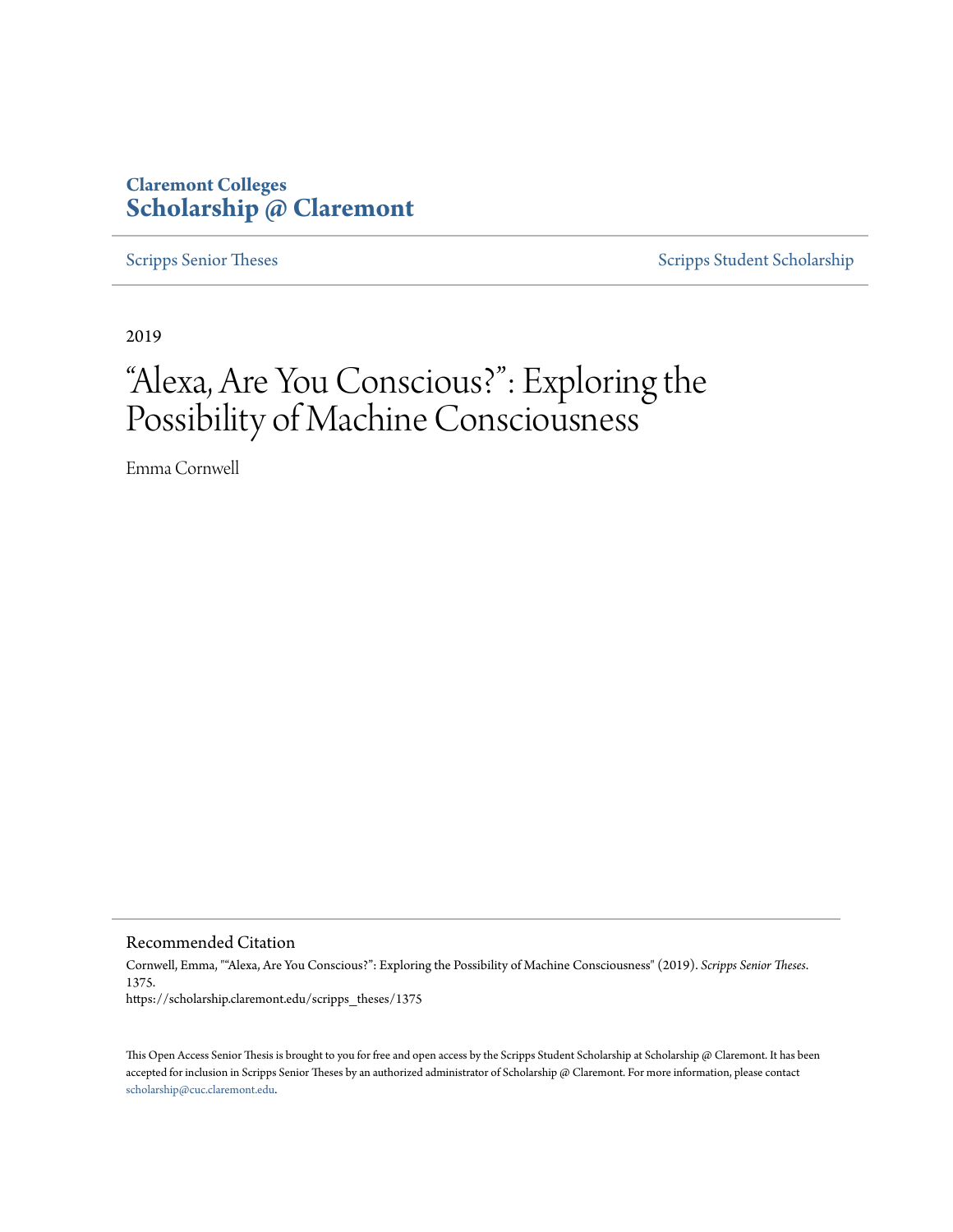## **"ALEXA, ARE YOU CONSCIOUS?": EXPLORING THE POSSIBILITY OF MACHINE CONSCIOUSNESS**

**by**

### **EMMA CORNWELL**

## **SUBMITTED TO SCRIPPS COLLEGE IN PARTIAL FULFILLMENT OF THE DEGREE OF BACHELOR OF ARTS**

### **PROFESSOR SCOTT-KAKURES PROFESSOR KIND**

**APRIL 26, 2019**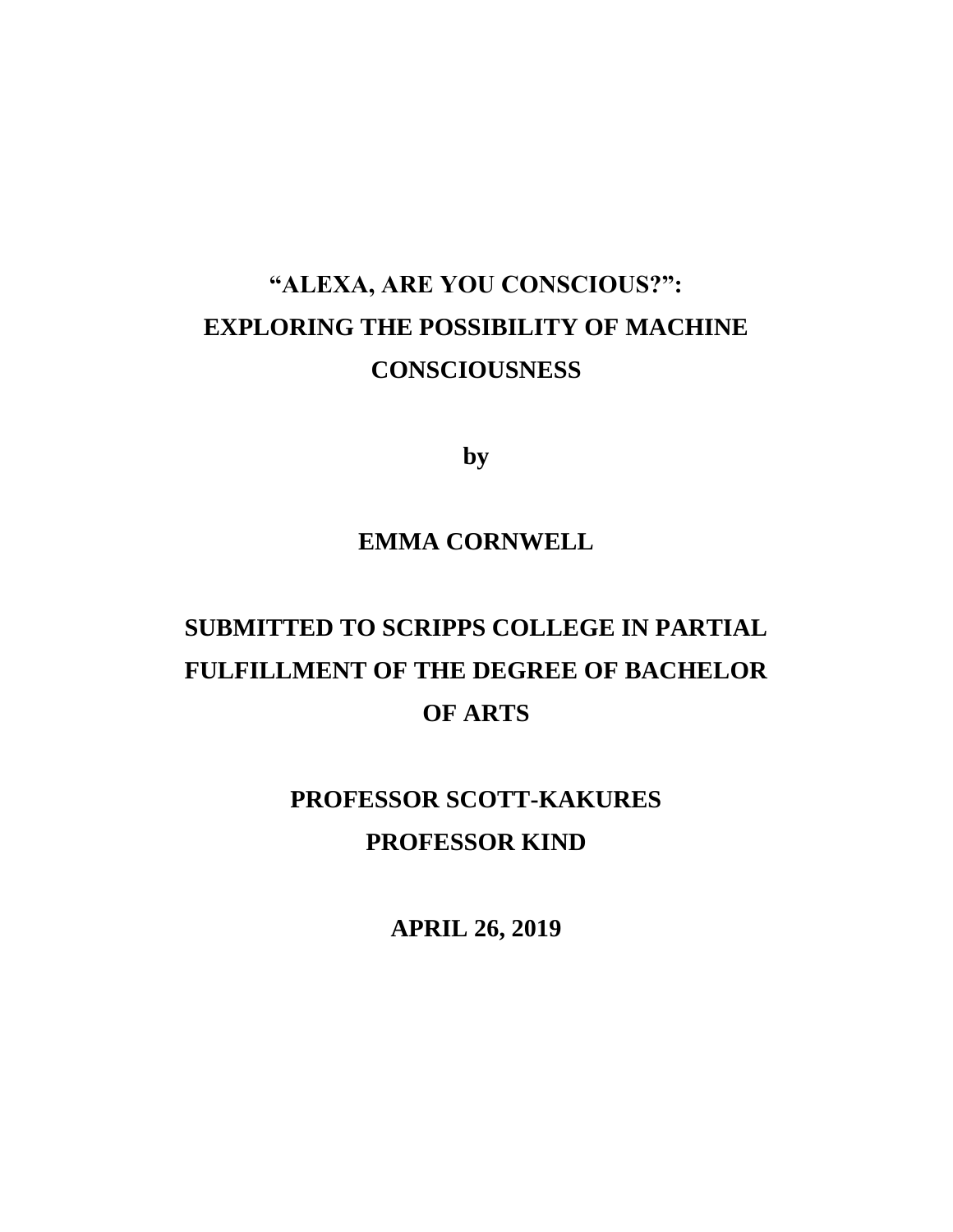#### **INTRODUCTION**

The notion of a conscious machine is by no means a new one. Science-fiction stories of computers and robots gaining consciousness infiltrate nearly every medium of today's pop culture. But these stories are just that: stories. And while the glorified narratives that we see and hear about of computers falling in love or anthropomorphic robots taking over the world are certainly exaggerated, the basic notion behind them is not. Significant progress has undoubtedly been made recently in the field of artificial intelligence. This progress has been so significant even that the idea that a truly conscious machine may exist (perhaps even someday soon) is not far-fetched or unheard of. But is this actually possible? What would machine consciousness look like?

This thesis seeks to answer the following question: "could a machine be capable of consciousness?" I begin to tackle this question by providing a presumed definition of consciousness, employing Bernard Baars' Global Workspace Theory. Next, I look to various discussions of machine intelligence and whether or not this would be sufficient for categorizing a machine as conscious. And lastly, I explore the notion that the human brain may be a sort of computational system itself and the implications this notion has for the potential that non-human systems may achieve consciousness.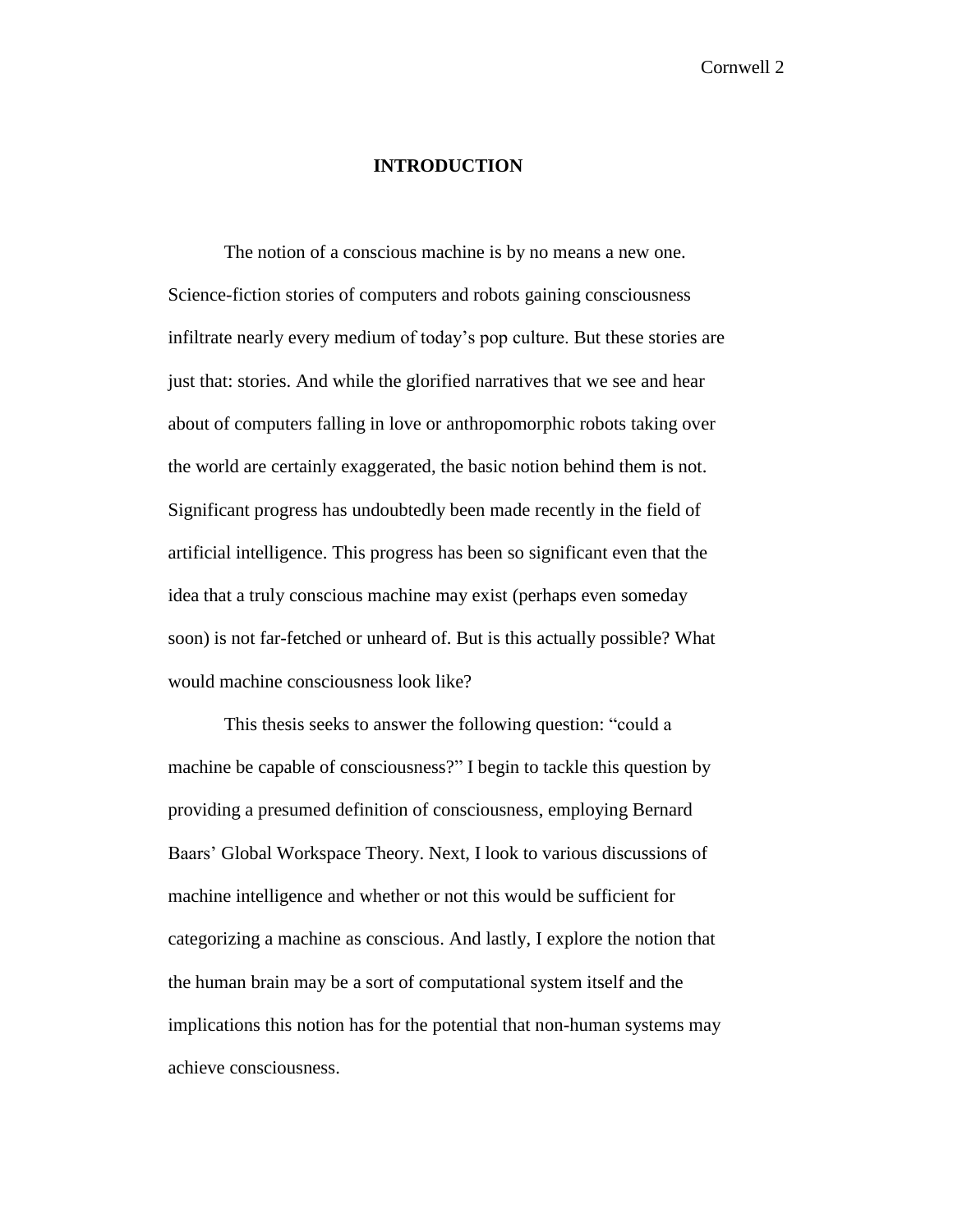Through these sections, I ultimately conclude that a machine could potentially mimic the cognitive systems of the human brain that produce consciousness (at least insofar as these systems and consciousness itself are defined by Global Workspace Theory). And therefore, a machine could indeed be capable of consciousness.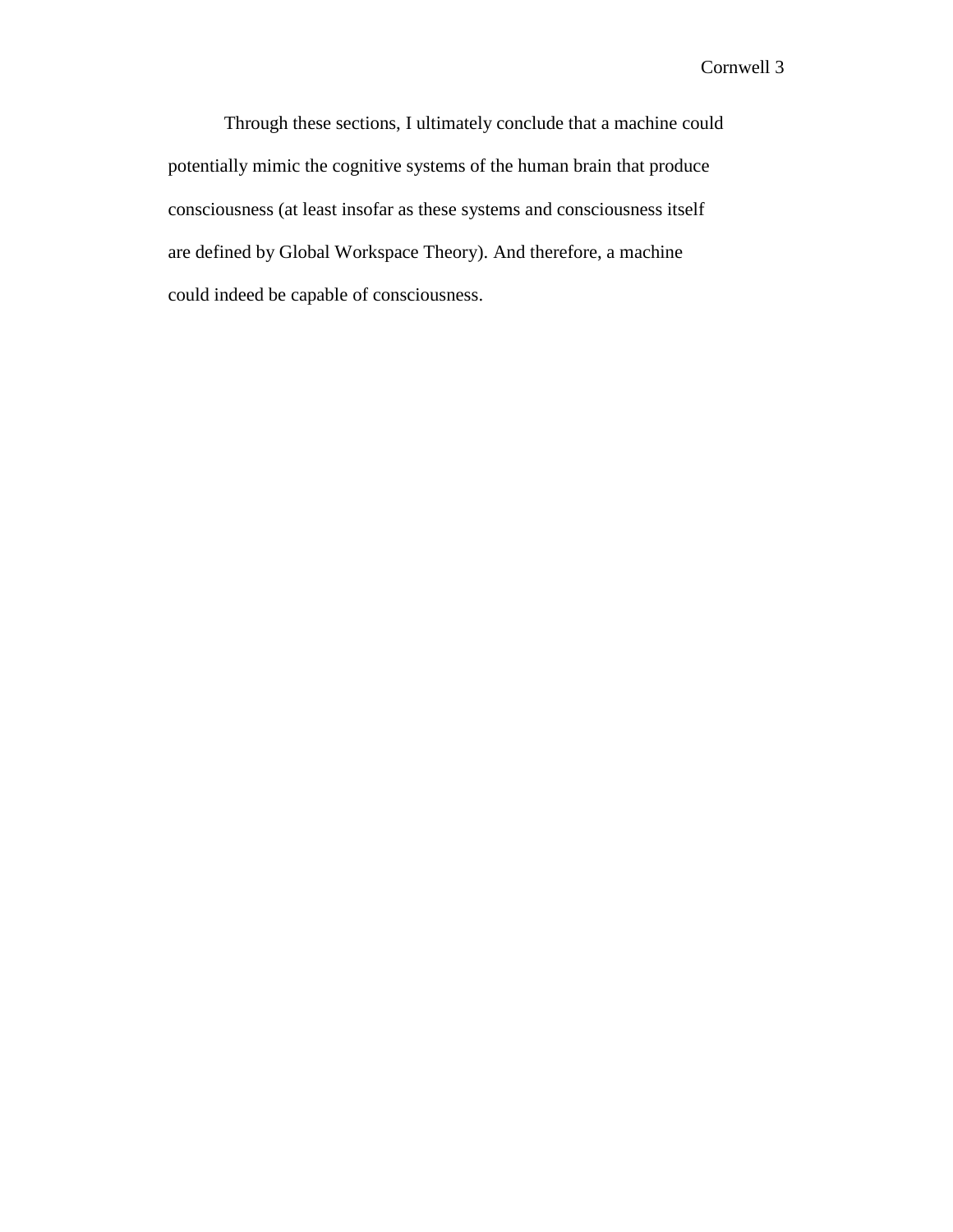#### **SECTION 1:**

#### **PRESUMING A DEFINITION OF CONSCIOUSNESS**

In order to determine at what point a machine might become conscious, I must first provide a presumed definition of consciousness to which I will refer throughout this thesis. For the purpose of this argument, I will employ Bernard Baars' Global Workspace Theory, which he details in his 1988 book entitled *A Cognitive Theory of Consciousness*. While a complete examination of this book and its explanation of Global Workspace Theory is beyond the scope of this thesis, I will provide a broad overview which is necessary to my argument. First, I will outline the models Baars develops and the general path he takes in *A Cognitive Theory of Consciousness* to explain how this definition of consciousness actually functions (Baars, 1988).

Baars initially discovers a way in which to state empirical constraints which any adequate theory of consciousness would meet: using multiple contrasting pairs of similar events in which one event, given any adequate theory of consciousness, would be considered conscious while the other event would not be (i.e. a conscious image of one's morning breakfast in contrast with the same image of the same breakfast but in one's memory and unconscious) (Baars, 1988, 1.2.2).

From this, Baars asserts that there is a system architecture, called the "global workspace," in which internally consistent conscious representations are "globally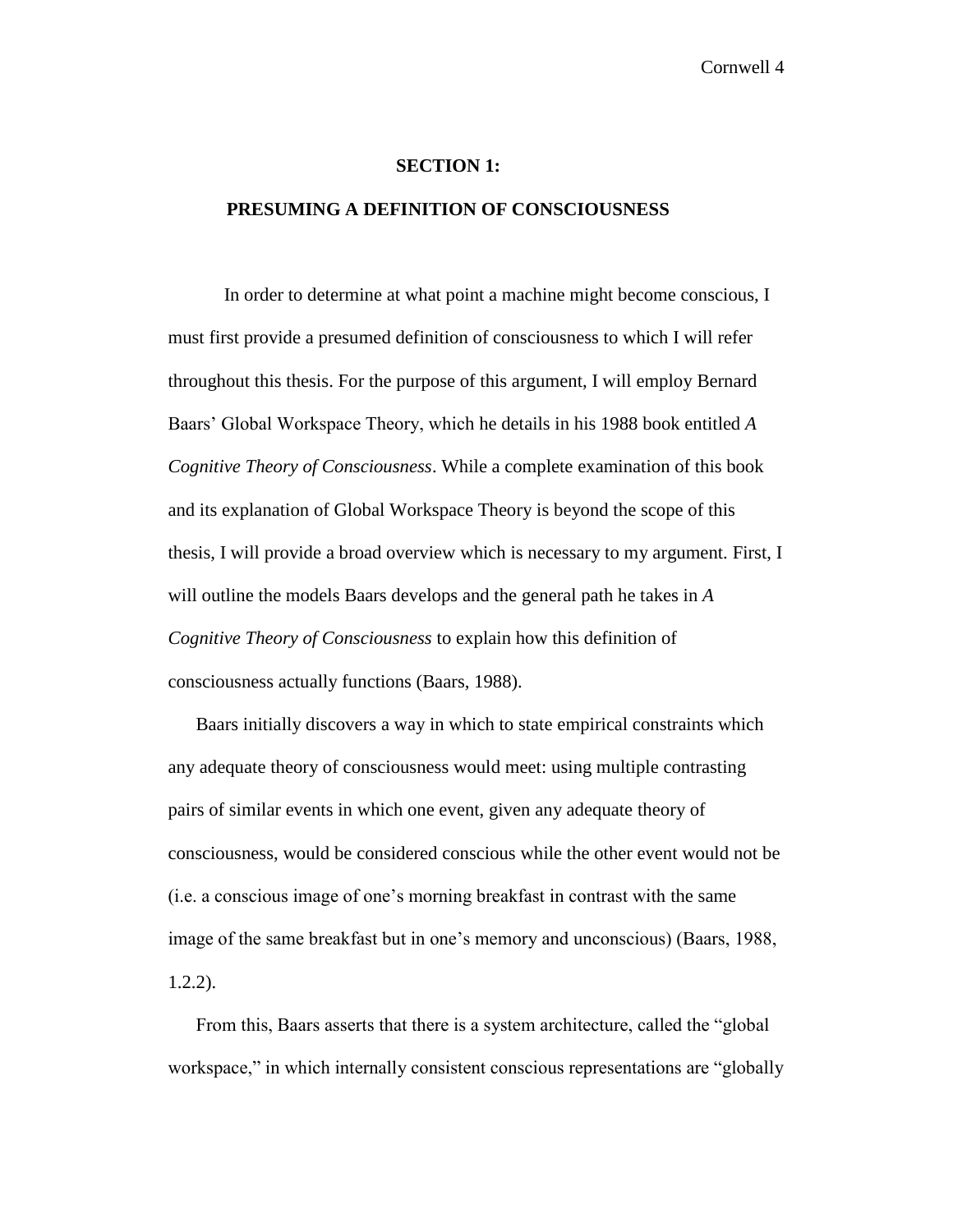broadcast" to an assortment of specialized unconscious processors (Baars, 1988, Model 1).

He then provides the neural basis for conscious experience by consulting neurophysiological evidence (via the Extended Reticular-Thalamic Activating System), determining it to be largely consistent with the aforementioned framework (with the exception of the fact that there is evidence not solely for global broadcasting, but moreover, there is evidence for feedback from the receivers of the global messages and also in return to the source of the message) (Baars, 1988, Chapter 3).

He then notes that some unconscious networks, referred to as "contexts," shape conscious contents. Contexts can work collaboratively to cooperatively constrain conscious events. It is at this point that Baars determines that both global broadcasting and internal consistency are necessary conditions for conscious experience (Baars, 1988, Model 2).

Then, to explain why repeated events tend to fade out of consciousness while still being processed unconsciously, Baars introduces another necessary condition for consciousness: informativeness. He defines informativeness as "a choice within a context of alternatives, demanding adaptation by other processors;" therefore, this necessary condition generates an operative function for the feedback coming from the receiving processors to the global workspace. He asserts that conscious experience requires some level of adaptation and that conscious events must be new or noteworthy in order to trigger adaptive processing (Baars, 1988, Model 3).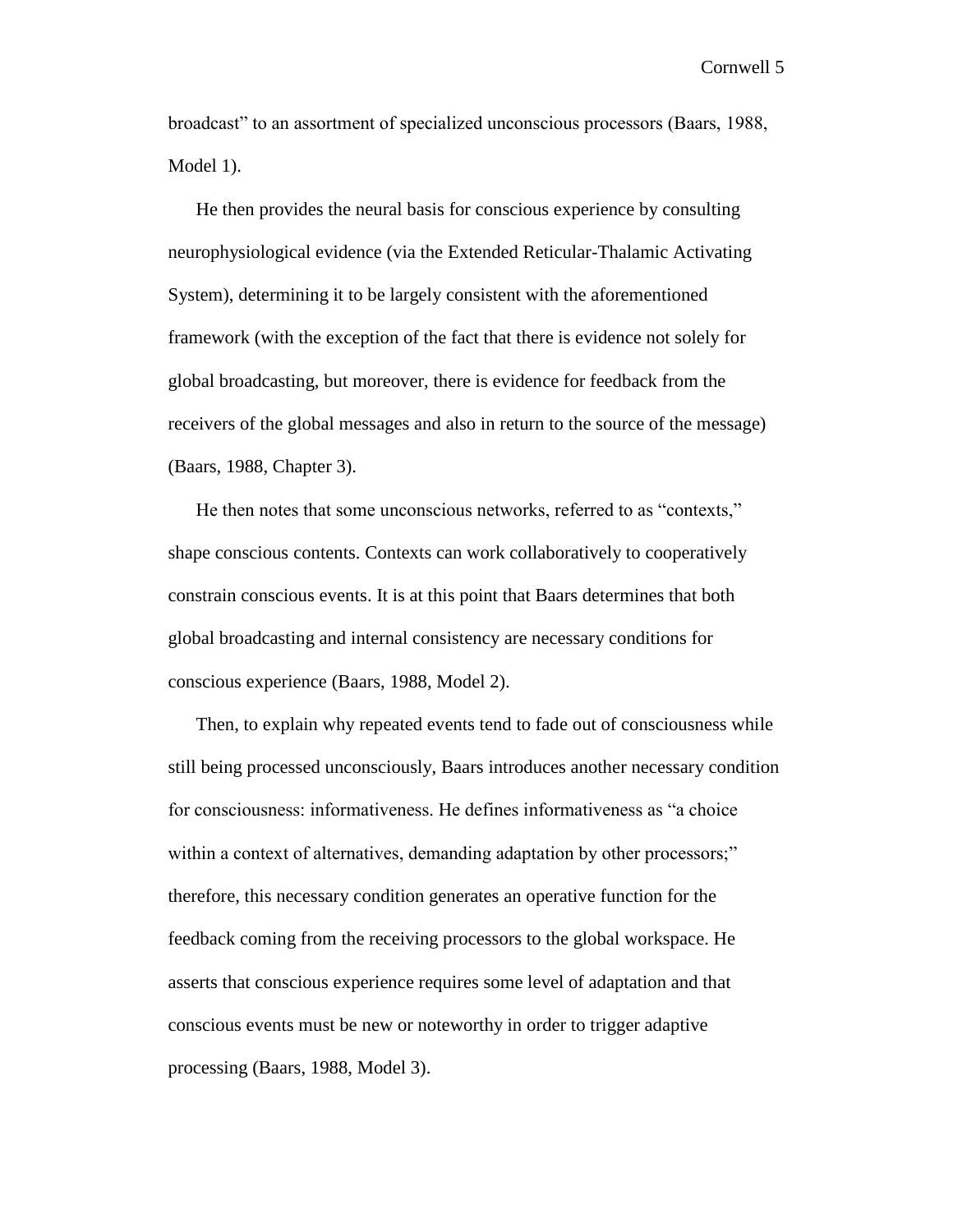Next, he moves onto the concept of intentions, which are mostly unconscious goal structures that utilize conscious goal images to employ subgoals to achieve their goals. Notably, it is at this point that he suggests the idea of the stream of consciousness: intermingling conscious events and goal contexts (Baars, 1988, Model 4).

From here, Baars turns to William James' ideomotor theory of voluntary control to give an interpretation which proposes that, in the absence of any conflicting goal images or intentions, conscious goal images alone are able to prompt actions. Therefore, it follows that the conscious aspect of voluntary action is covertly shaped by several unconscious conditions. Here, Baars is finally capable of making sense of the association between actual qualitative conscious events (i.e. perception and imagery) and the existence of nonqualitative conscious contents (i.e. concepts and instantaneous intentions to act). After positing that there are momentary conscious images at work in abstract concepts and intentions (although these images are tough to recover), he concludes that "all conscious events involve qualitative phenomena, even though some may be quite difficult to retrieve" (Baars, 1988, Model 5).

Baars then offers that there is a difference between "conscious experience as a subjectively passive state" and "attention as the active control of access to consciousness." The distinction between these two seamlessly fits into Global Workspace Theory (Baars, 1988, Model 6).

He then shifts to deciphering the ideas of the "self" and the "self-concept." Using the same minimal contrasts method, he offers a better understanding of the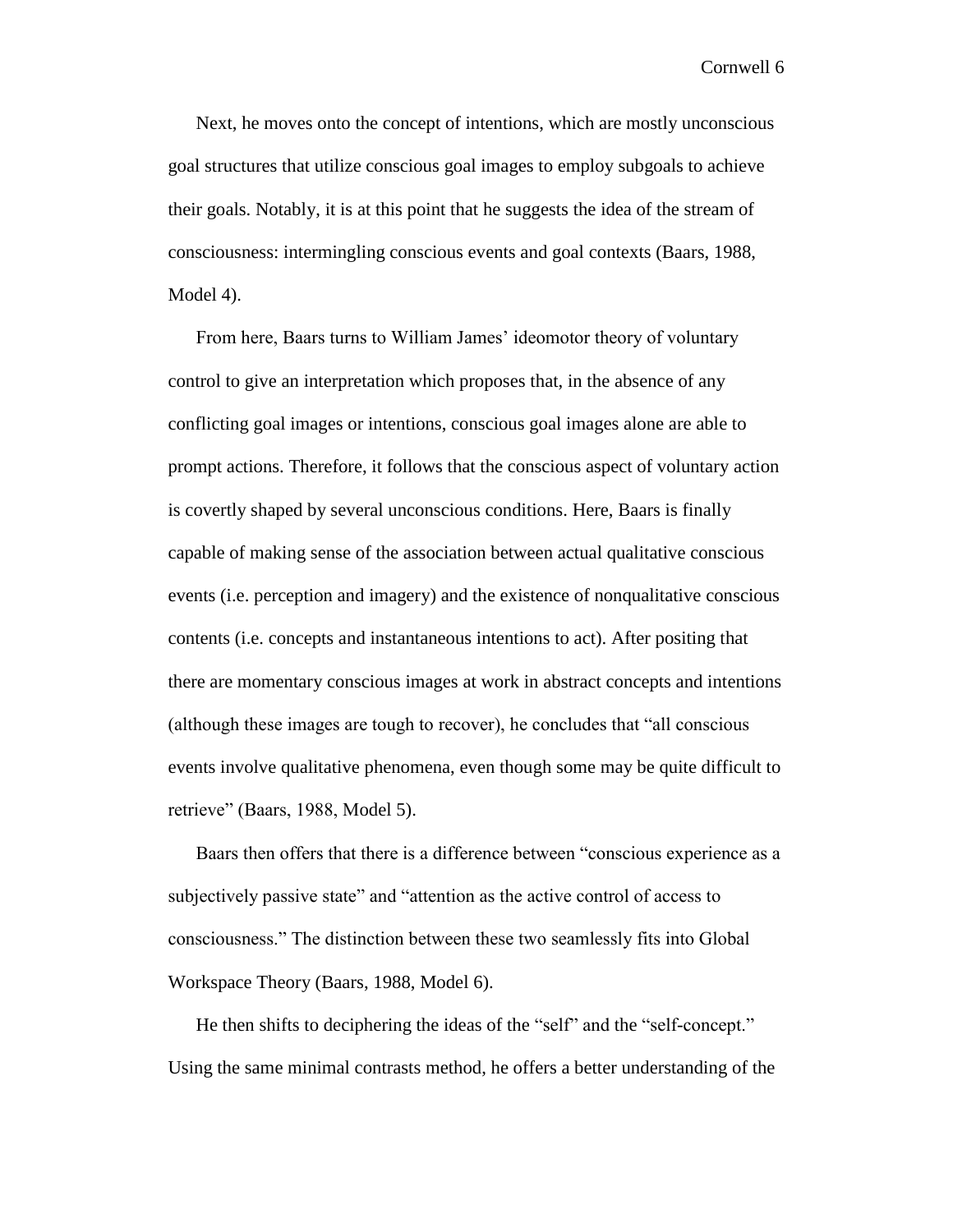notion of the "self." He suggests that the "self" can be defined as the thing undergoing the context of experience and which "serves to organize and stabilize experiences across many different local contexts," while the "self-concept" can be defined as "a control system that makes use of consciousness to monitor, evaluate, and control the self-system" (Baars, 1988, Model 7).

Lastly, given all of these developments, Baars concludes that conscious experience plays several important roles in the nervous system. He lists 18 basic adaptive functions of consciousness (see Baars, 1988, Chapter 10), the most essential of which is consciousness' capability of aiding in cooperative interaction between several sources of knowledge in order to deal with newness (Baars, 1988, Chapter 10).

Finally, via the progression of these models, Baars arrives at 5 necessary conditions for conscious experience which will be vital to the definition of consciousness to which I will be referring in this thesis. They are as follows (Baars, 1988):

- 1. "Conscious events involve globally broadcast information"
- 2. "Conscious events are internally consistent"
- 3. "Conscious events are informative- that is, they place a demand for adaptation on other parts of the system"
- 4. "Conscious events require access by a self-system"
- 5. "Conscious experience may require perceptual or imaginal events lasting for some minimum duration"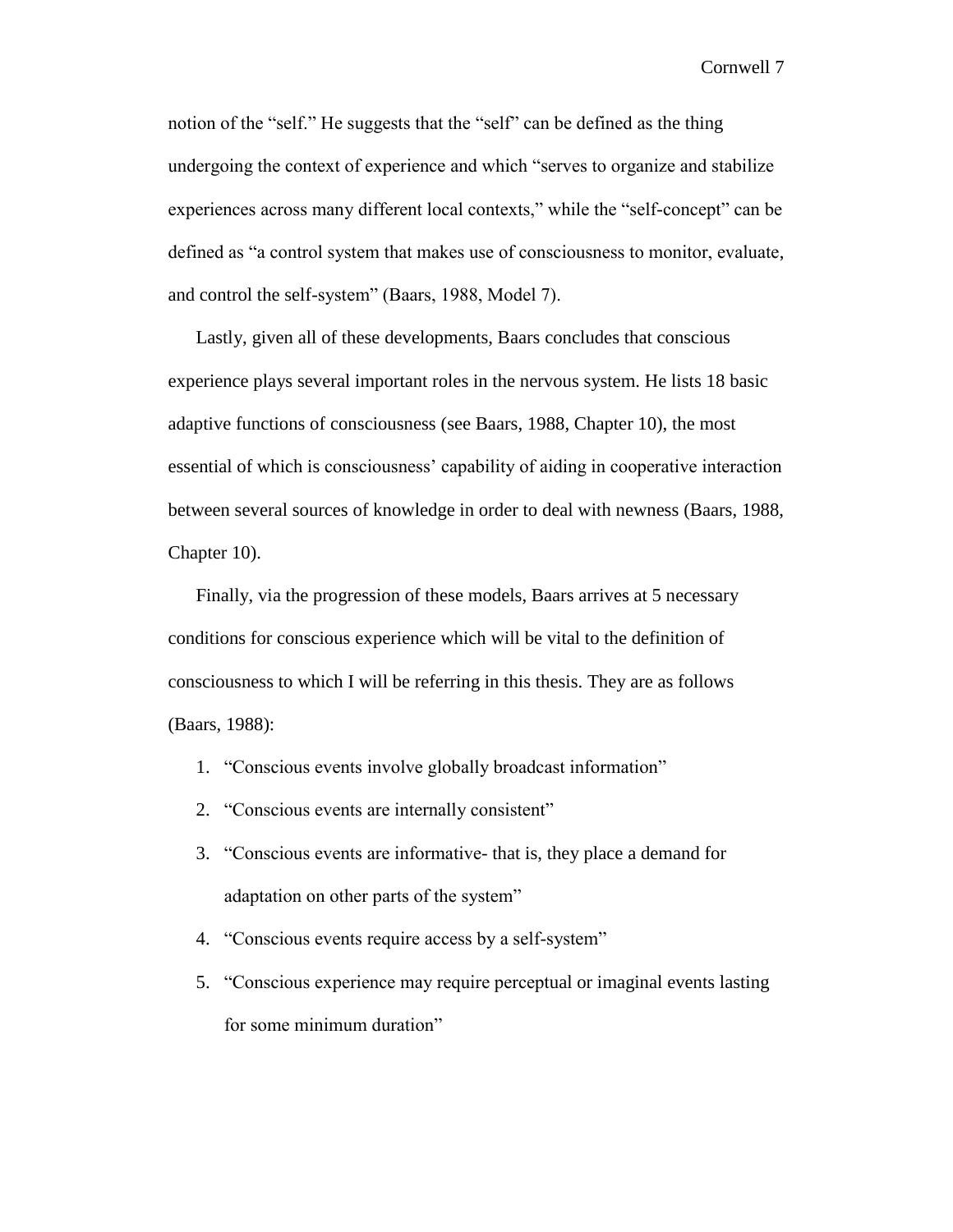Before concluding this outline, I would like to address 2 replies to Baars' Global Workspace Theory which merit acknowledgement in order to determine whether or not this is a fully sufficient definition of consciousness for the purpose of this thesis.

The first of these replies comes from Ned Block's "On a Confusion About a Function of Consciousness." Block asserts that consciousness is a "mongrel" (hybrid) concept and that the word consciousness itself "connotes a number of different concepts and denotes a number of different phenomena" (Block, 1995). In other words, Block is suggesting that there is more than one thing to which "consciousness" refers.

Block argues that Global Workspace Theory incorrectly conflates phenomenal consciousness with access consciousness (two uniquely different types of consciousness), suggesting that Baars continuously asserts that he is discussing phenomenal consciousness despite the Global Workspace Theory actually being a model of access consciousness (Block, 1995).

If we accept this argument and the classification of consciousness as a "mongrel" concept, then Global Workspace Theory is indeed not a viable functioning definition of consciousness for this thesis because it would be unclear if the sort of consciousness present in humans is indeed the same sort of consciousness that could possibly be present in machines.

However, I will instead accept a direct reply to Block from Baars himself in a paper entitled "Evidence that Phenomenal Consciousness is the Same as Access Consciousness," so that we can dismiss Block's reply and continue to employ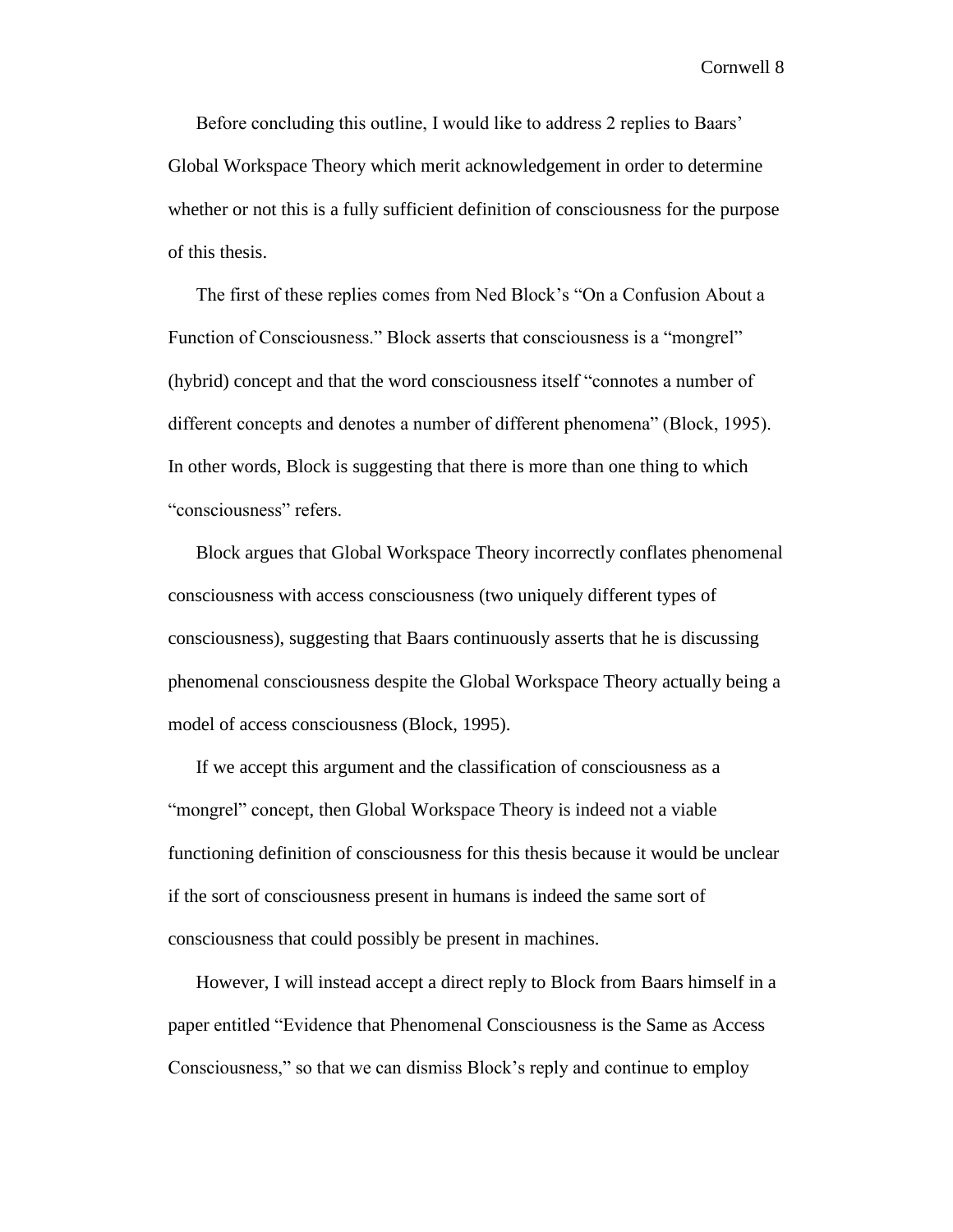Global Workspace Theory as the functioning definition of consciousness for this thesis.

In this rebuttal, Baars disputes Block's assertion that consciousness is a "mongrel" concept in favor of the notion that consciousness is instead "a single" core fact with many facets" (Baars, 1995). He also points out that this distinction is, in fact, an empirical one for which Block gives no evidence. And so, citing his own initial research, he reasserts that consciousness is indeed a "unified problem with many superficially different aspects," and thus we may actually equate phenomenal consciousness and access consciousness. (Baars, 1995, 1988). Therefore, Global Workspace Theory remains a sustainable definition of consciousness for the purpose of this thesis.

Another reply to Global Workspace Theory which ought to be acknowledged in order to deem this definition of consciousness viable is Susan Blackmore's challenge of the concept of stream of consciousness in her paper entitled "There is No Stream of Consciousness."

In this paper, Blackmore claims that consciousness is a "grand illusion" (Blackmore, 2002). This assertion merits recognition in this thesis because if we accept that consciousness is merely an illusion and that these spaces which Baars refers to do not exist, then any sort of consciousness a machine may possess might also be illusory. In this case, we would have no way of knowing if a machine had actually reached consciousness or if the machine was merely purporting itself to be conscious, and this thesis does not ask the question: "can a machine possess the illusion of consciousness?"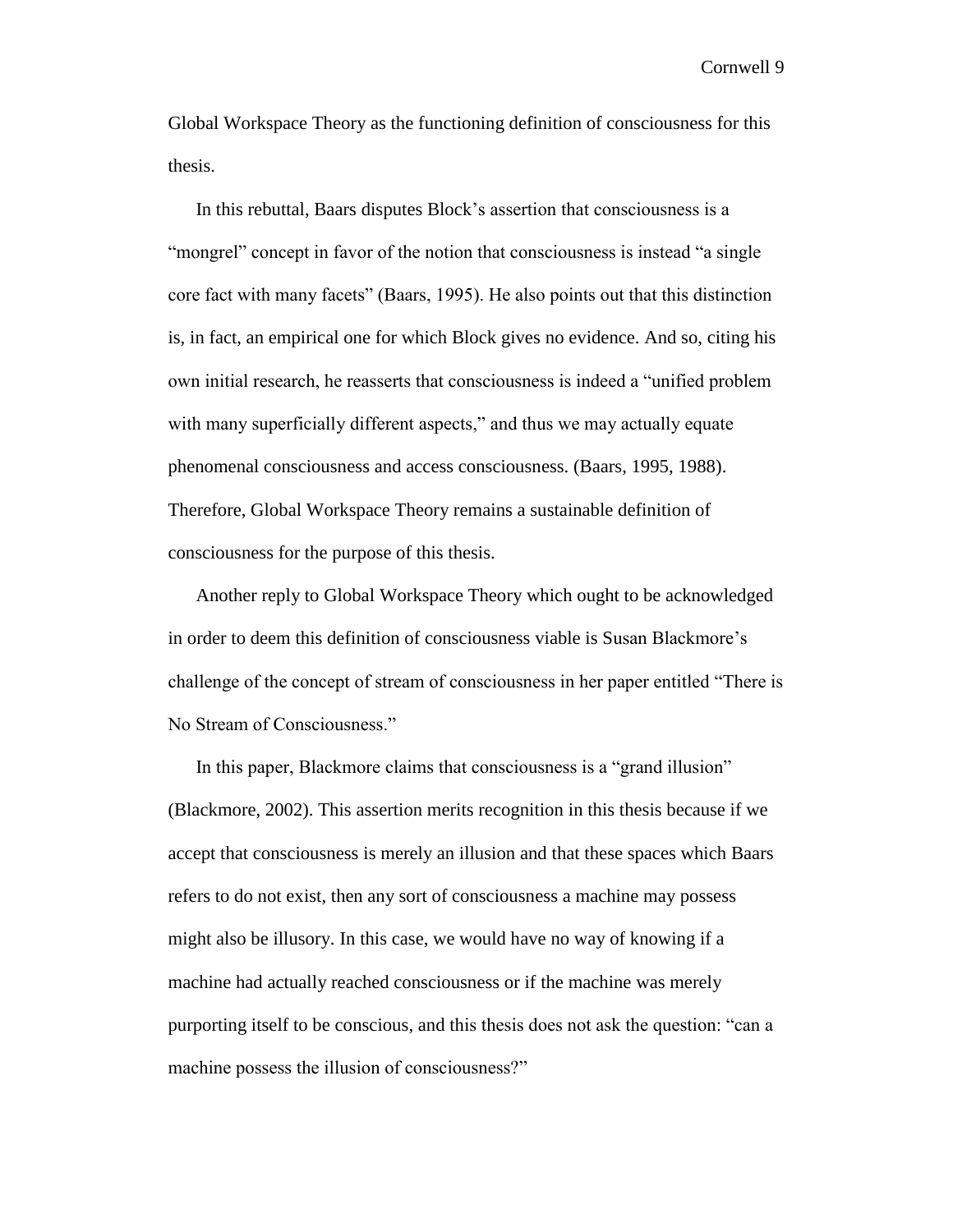However, Blackwell's claim and Global Workspace Theory do not seem to be mutually exclusive. While the notion of the stream of consciousness which Blackwell points to certainly could be illusory, this illusion may in fact simply be a byproduct of the processes at work in Global Workspace Theory. Therefore, whether or not stream of consciousness is an illusion is irrelevant to concluding if a being and/or machine is conscious. And thus, we can maintain that Global Workspace Theory is indeed a feasible presumed definition of consciousness for my arguments.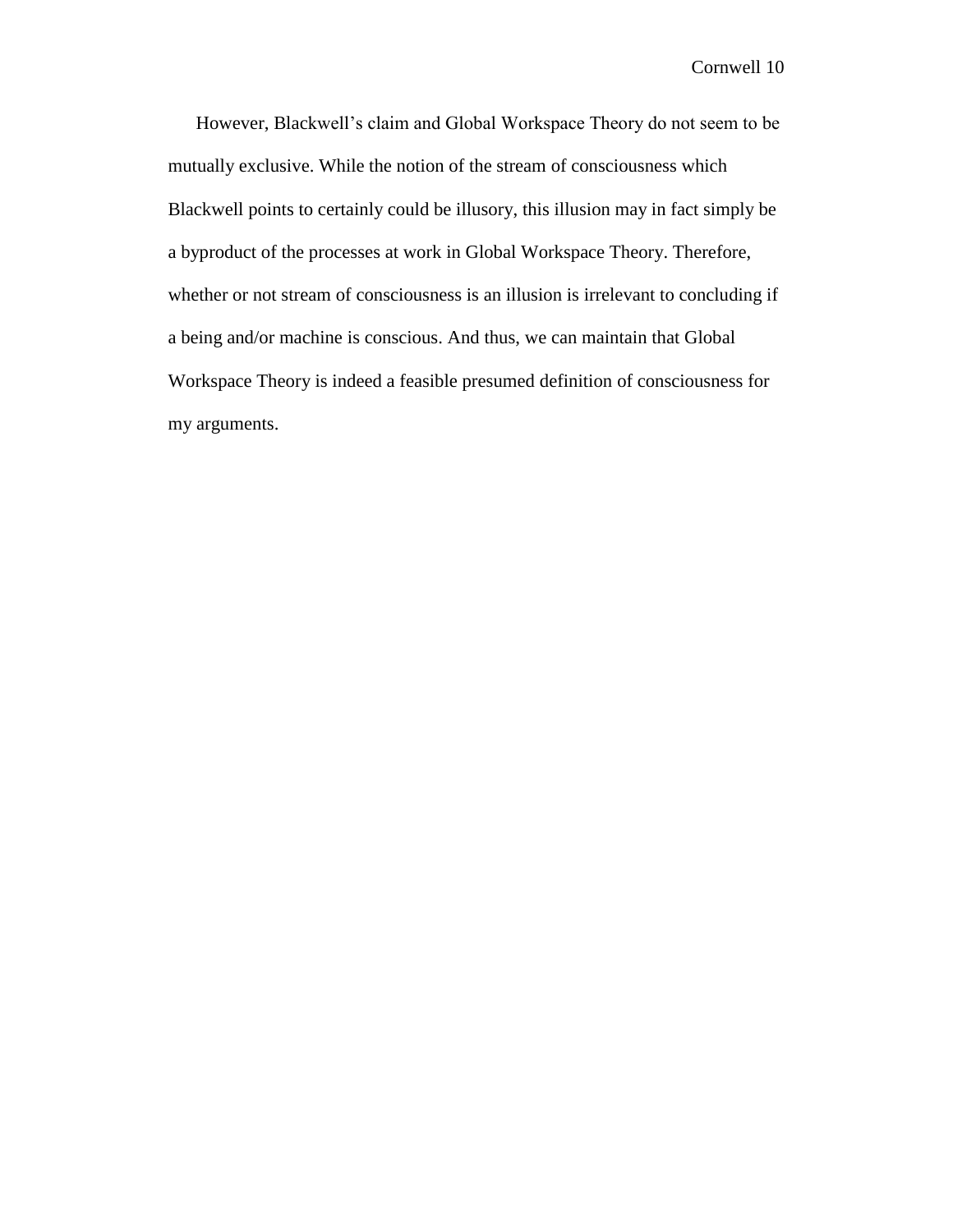#### **SECTION 2:**

#### **MACHINE INTELLEGENCE**

Given the presumed definition of consciousness (Global Workspace Theory) which I outlined in the previous section, I will now move onto examining the role intelligence plays in determining whether or not a machine can be said to have reached consciousness.

The Turing test, proposed by Alan Turing in "Computing Machinery and Intelligence", assesses machine intelligence (Turing, 1950). Using the test, we can attempt to decide whether or not a machine's behavior is indistinguishable from a human's behavior. The machine is assessed by a human evaluator who holds conversations with many participants through conversational text on a computer. All of these participants are humans except the machine which is being evaluated. The machine will have passed the Turing test if the human evaluating the machine ultimately cannot distinguish between the human participants and the machine participant. Turing concludes that if a machine can pass the test, it is then capable of intelligence (Turing, 1950).

While this process is now commonly referred to as simply the Turing test, Alan Turing initially called it "the imitation game" (Turing, 1950). The imitation game works as follows: a neutral human interrogator resides in a room separate from two other human participants, one of which is a female and one of which is a male (A and B, respectively). The interrogator labels the two beings X and Y. The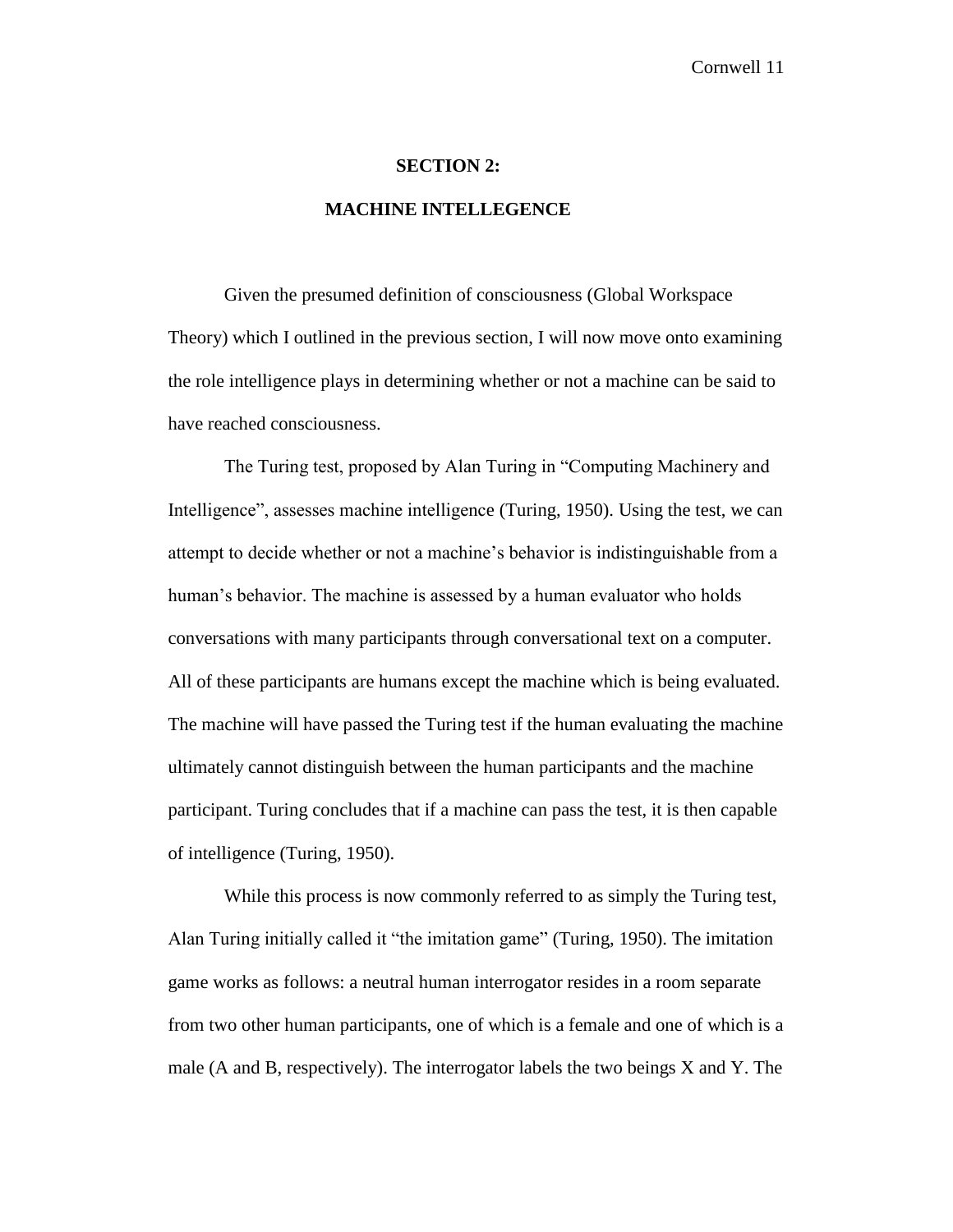interrogator then asks a series of questions in an attempt to decipher which participant is X and which participant is Y. In order to mask the participants' voices, all answers are given through a typed medium. Both participants, however, are meant to attempt to convince the interrogator that they are the female participant.

Turing then expands this thought experiment of the imitation game to machine intelligence by replacing participant A with a computer (Turing, 1950). Turing begins with the imitation game and eventually replaces one of the participants with a machine to show that only beings that are capable of intelligence (such as humans) are capable of passing the test. And thus, if a machine could act in the way that these humans could, we would consider it to be intelligent as well (Turing, 1950).

Robert French, though, argues that the Turing test is not a viable measurement of intelligence, since it tests only for intelligence which would be present in humans (French, 1990). He concludes that "the [Turing] test provides a guarantee not of intelligence but of culturally-oriented human intelligence" (French, 1990, 54). To combat this, he constructs what he calls the seagull test, which he then compares to the Turing test.

The seagull test is a theoretical test for flight. The test goes that a machine can be considered capable of flight if a neutral onlooker cannot distinguish between the machine and a real seagull when looking at a three-dimensional radar screen (French, 1990). Of course, any machine which passes the seagull test would indeed be capable of flight, but there are undoubtedly a number of flight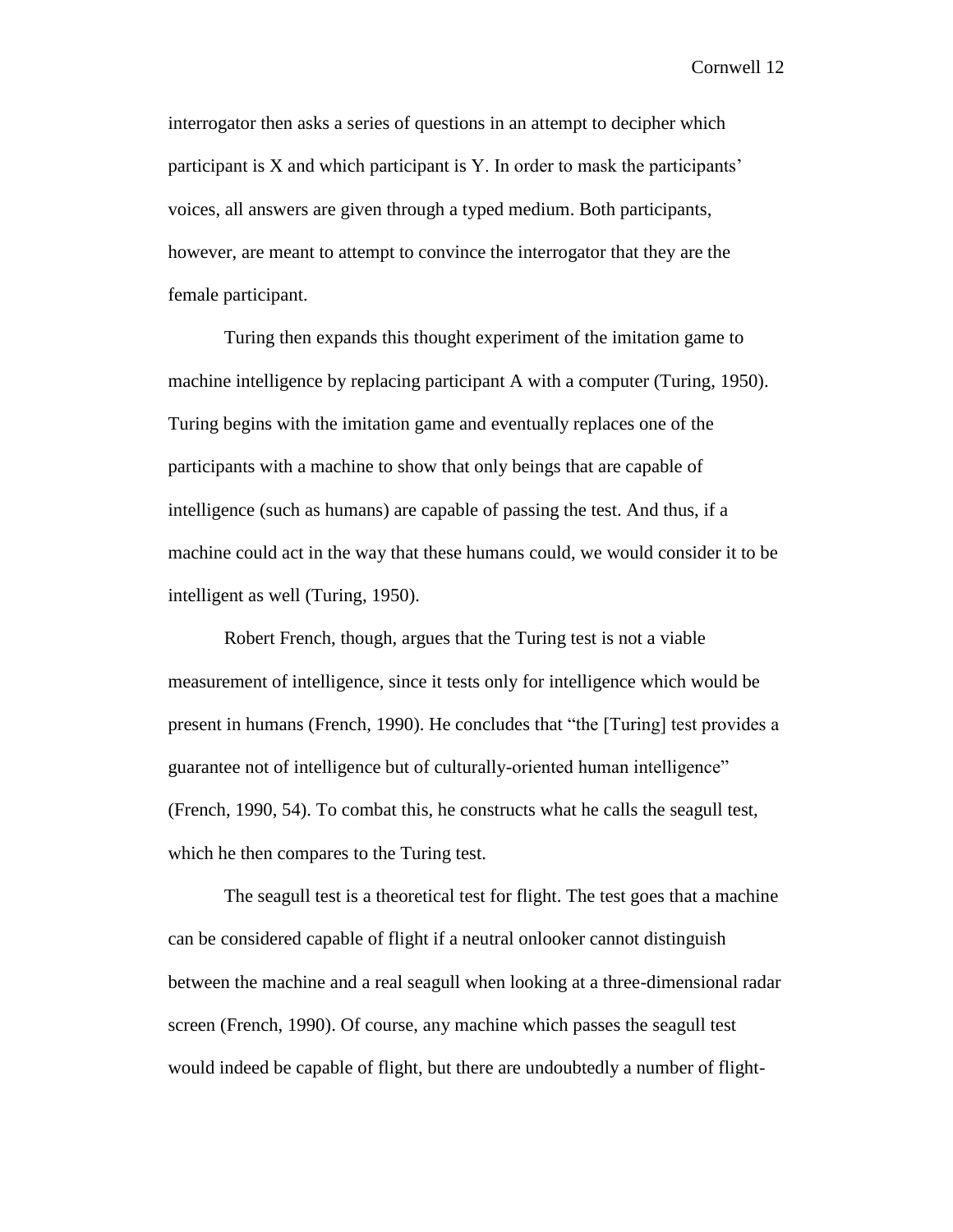capable things which would *not* pass the test since the test's expectations of flight capability are much too high and much too specific (French, 1990). For example, an airplane would not be indistinguishable from a seagull on a three-dimensional radar screen, but an airplane seems capable of some sort of flight.

French concludes then, that since the capacity for flight should not be equated to a seagull's version of what flight is, intelligence should not be equated to a human's version of what intelligence is. This, he argues, is how the Turing test fails (French, 1990).

We must, therefore, consider the notion that being human may not necessary for the sort of intelligence posited by the Turing test and that this "culturally-oriented human intelligence" may not be the only sort of intelligence to exist (French, 1990, 54).

Human brains function much in the same way that machines do: we receive an input which is processed through our biological "program" via our brains "electrical wires," and then we give an output. We perceive this process as intelligence, and, as humans, we would quite likely pass the Turing test (unless, of course, we were intentionally trying to fail and deceive the interrogator) given the fact that the test itself assesses whether or not a computer is indistinguishable from a human.

If we take this view to be true and concede that our brains are *also* just computers following a program, yet we still consider ourselves to have thought and understanding in addition to intelligence, then I conclude that a machine which is capable of passing the Turing test could potentially have the capacity for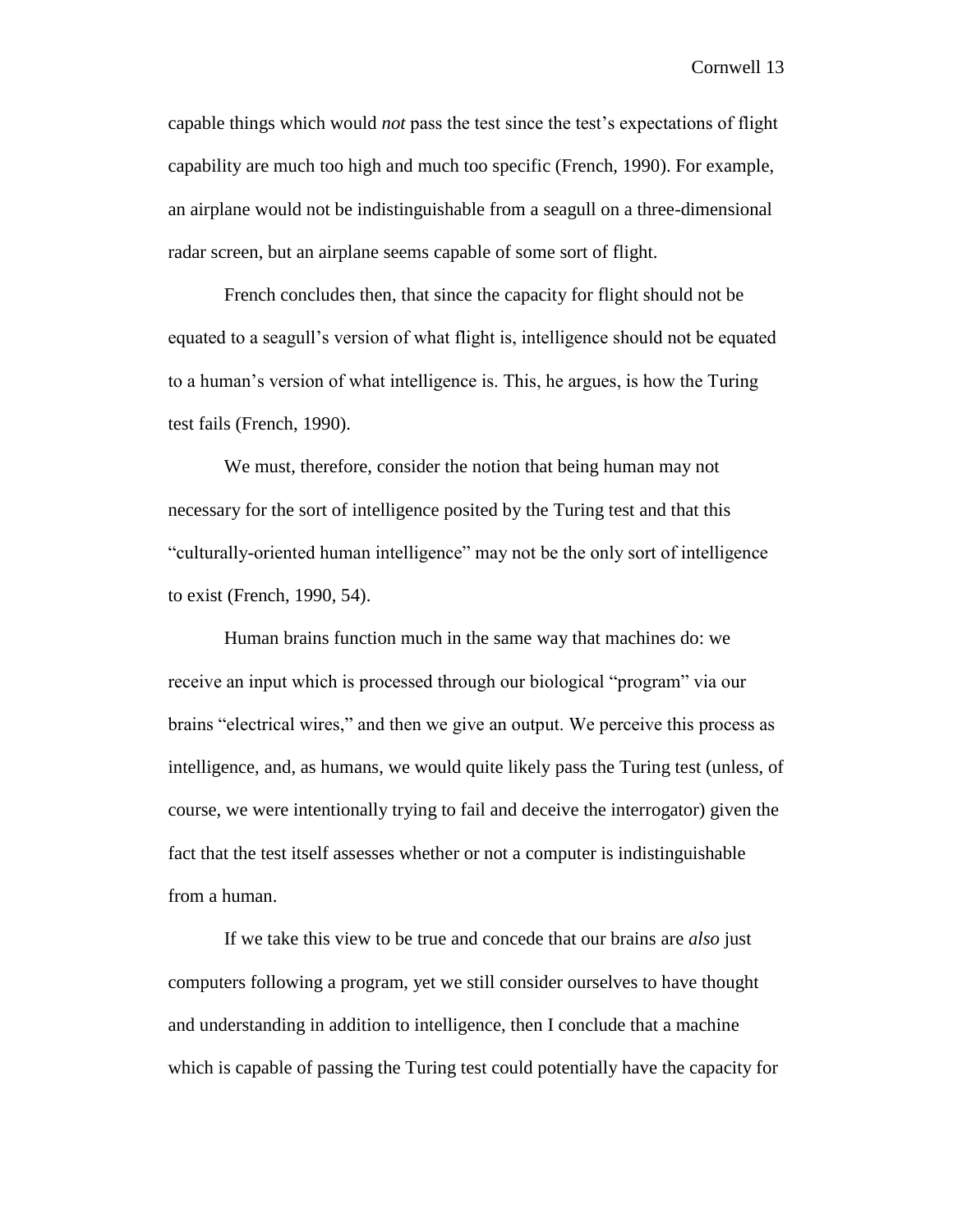thought and understanding in addition to being capable of intelligence and furthermore that being biologically human is not necessary for thought and understanding.

Alan Turing himself addresses several criticisms of his argument. Importantly, though, is the objection which he calls the argument from consciousness (Turing, 1950, 446). The argument from consciousness says that the Turing test is not a viable test of machine intelligence because it does not test for consciousness and only conscious beings are capable of intelligence. This objection is simply a "denial of the validity of [the] test," Turing says, and takes on a solipsist mindset which claims that "the only way by which one could be sure that a machine thinks is to *be* the machine and to feel oneself thinking" (Turing, 1950, 446, emphasis in original).

Turing combats this suggestion by simply claiming that anyone who agrees with the argument from consciousness could eventually be convinced to abandon their claims, although he gives no further explanation for this (Turing, 1950, 446). This seems to be a weak and insufficient response, as it is dismissive and does not give any further explanation as to *why* these people could be convinced otherwise.

Furthermore, Turing acknowledges that "[he] do[es] not wish to give the impression that [he] think[s] there is no mystery about consciousness;" however, he also emphasizes that he "do[es] not think these mysteries necessarily need to be solved before we can answer the question with which we are concerned in this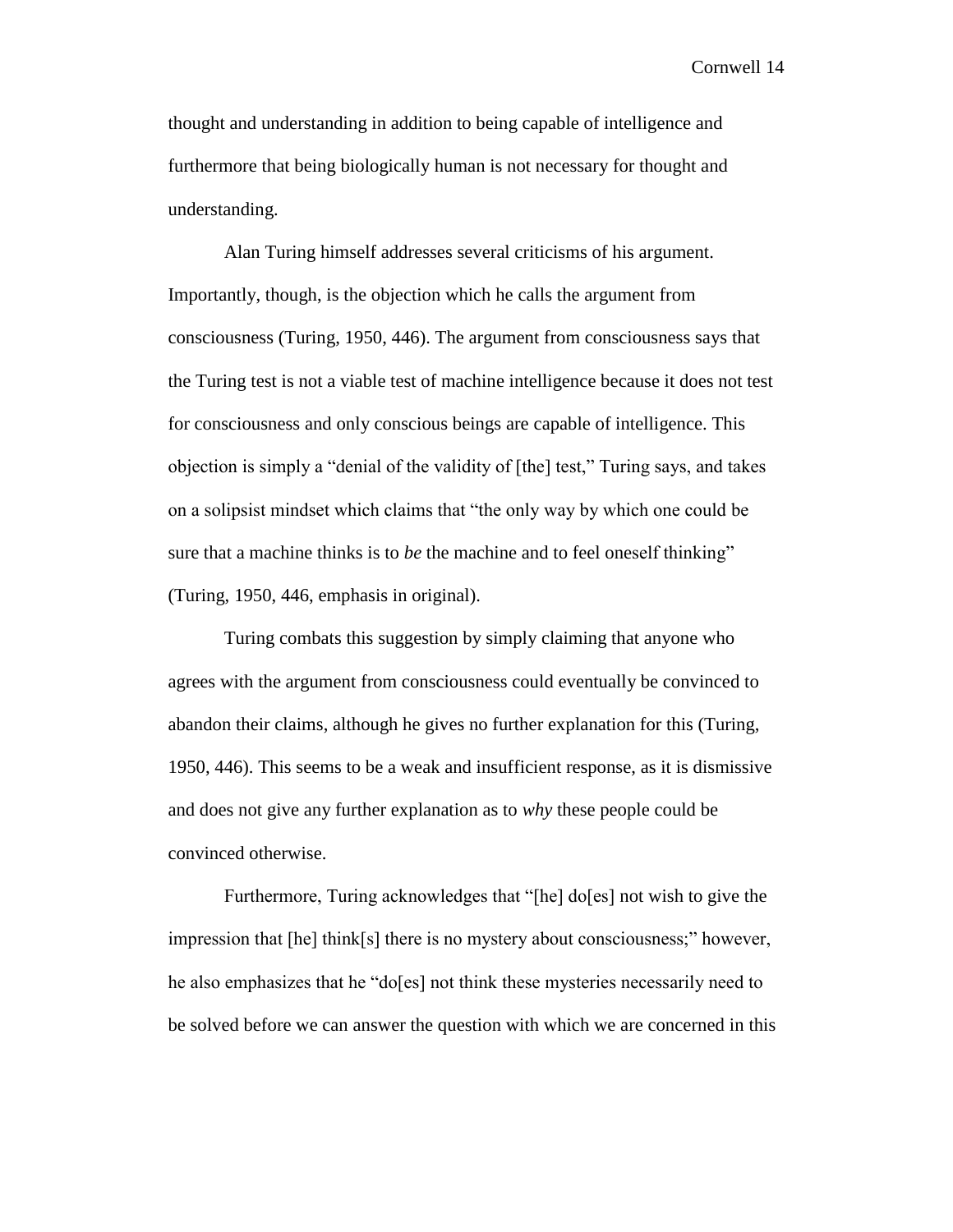paper" (Turing, 1950, 447). He therefore does not believe that consciousness is required for intelligence.

Turing indeed understands that his test is insufficient for determining machine consciousness, he just does not feel a need to address the notion of machine consciousness at all (Turing, 1950). His interests, at least in this paper, lie in machine thinking and machine intelligence, not in machine consciousness, as made clear by his assertion that he does not need to address the problem of machine consciousness (Turing, 1950).

Turing's implication, then, is that there could in fact be intelligent machines which are not also conscious machines. This implication is essential to my assertion that intelligence is a necessary condition for determining if a machine is conscious. I maintain that even if a machine could truly possess the ability to think and ultimately to be categorized as intelligent, this is not a sufficient condition for considering the machine to be conscious. It is, however, a necessary one. A system, no matter what its biological makeup is, must be thinking, at least to some extent, to be conscious, given the fact that any sort of process at work in Global Workspace Theory is a thinking one (in the sense that they process information and function as a part of a system).

Another critic of the Turing test, John Searle, objects to the notion of strong AI (which suggests that machines may actually *be* intelligent and capable of actual thought and understanding as we conceive of it) in his 1987 paper entitled "Minds, Brains, and Programs." In this paper, Searle argues for the view of weak AI, which proposes that machines can merely simulate intelligence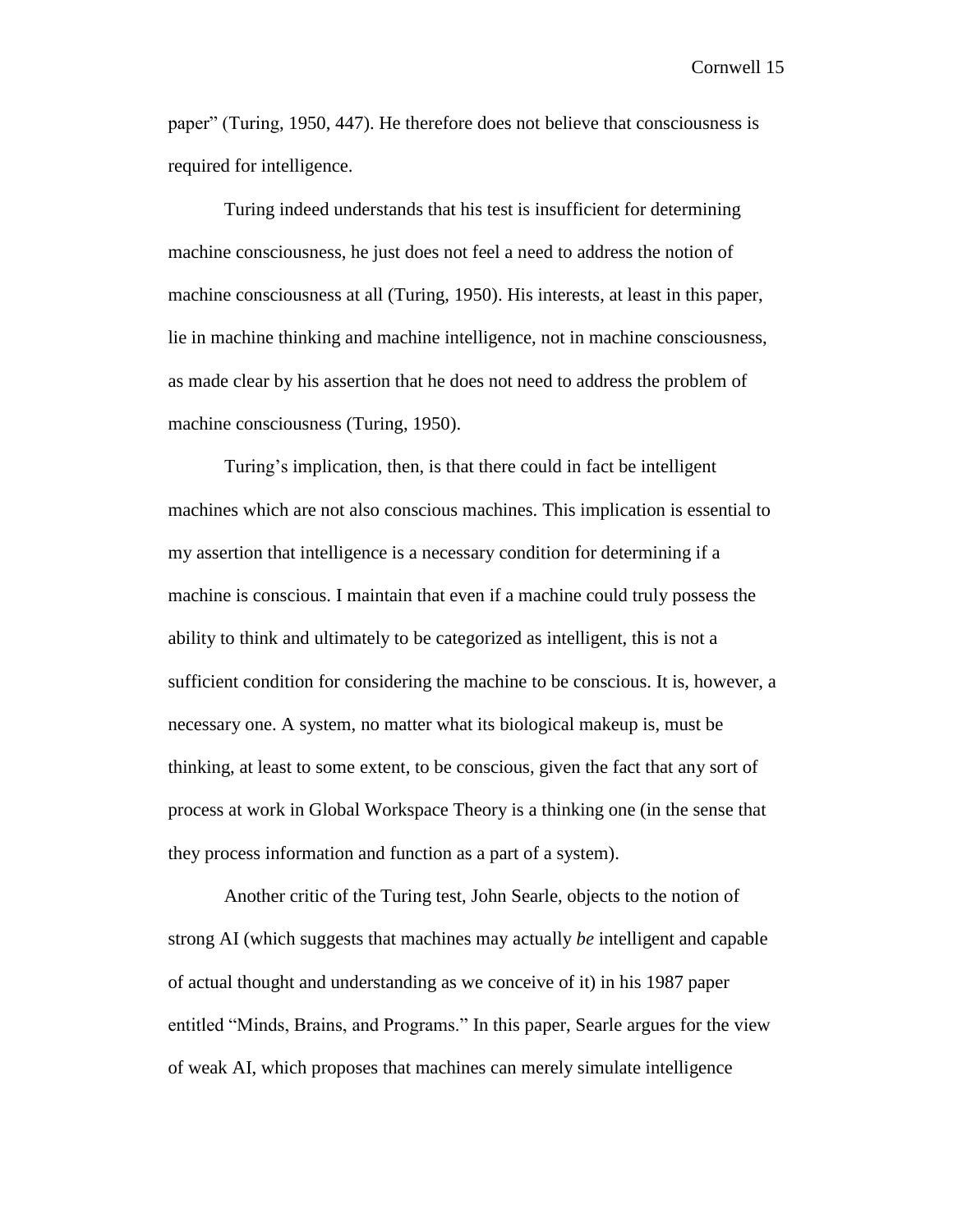(Searle, 1987). He claims that no matter how advanced an AI becomes, it will never and indeed can never truly *understand* its outputs. The machine may appear human, but Searle holds that no matter how much a machine's behavior mimics human behavior, it will never actually possess authentic intelligence and/or understanding. He argues for this view by proposing the Chinese Room thought experiment (Searle, 1987).

In this thought experiment, Searle theorizes that he is in a room with ample writing materials as well as an English rule book for translating Chinese characters. Searle is given a task: he is fed inputs of Chinese characters, he utilizes the English rule book, and then he writes an output which is also in Chinese characters. Searle claims that he too, in this room, would pass the Turing test, despite never fully understanding Chinese since he is merely using a rule book which is written in his native English to decipher his Chinese inputs and construct his Chinese outputs (Searle, 1987).

Ultimately, Searle asserts that, like himself, the machine would not have a genuine understanding of Chinese. However, many proponents of strong AI have replied to Searle's Chinese room experiment, exposing its flaws.

Perhaps the most convincing reply to Searle's Chinese room experiment is what is known as the robot reply. The robot reply proposes that we can imagine a robot with a computer for its brain which would not only receive symbols as inputs and construct them as outputs, but which would also be able to perform human-like motor functions (i.e. it would have wheels for getting around, a camera for seeing, arms for moving objects, etc.). Therefore, this robot could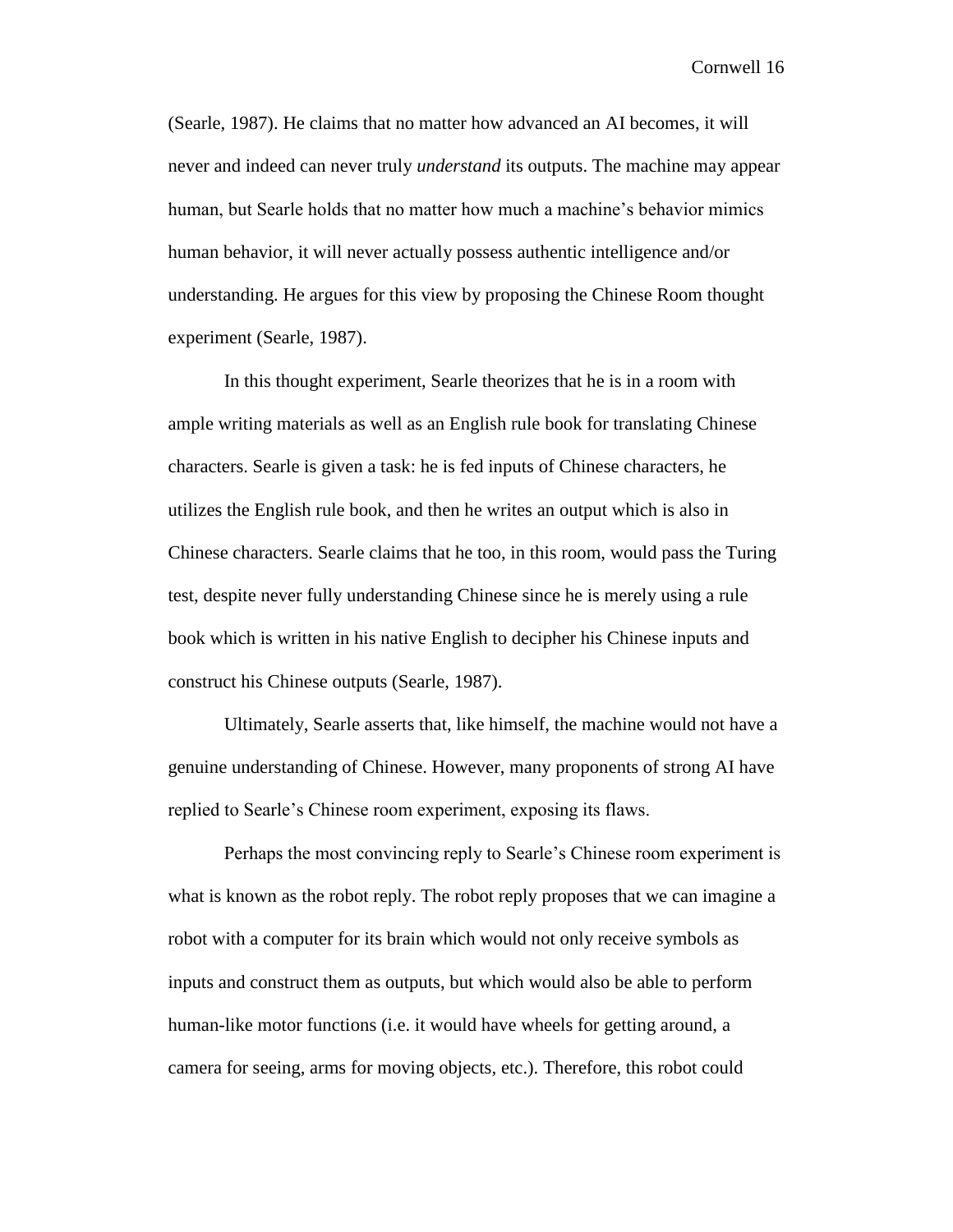perform bodily actions via its computer brain much in the same way a human does. This robot, then would be able to learn through its physical being, as it would be able to utilize its sight and its physical actions to acquire knowledge and improve its computer brain, just as humans do as they grow up and learn more about the world around them (Searle, 1987, 420).

However, vital to Searle's refutation of the robot reply is the notion that the Chinese symbols do not actually have any *real* meaning. And since they do not have *real* meaning, they cannot yield *real* understanding. Therefore, the robot in the Chinese room could not, in fact, understand. Searle further refutes the robot reply by supposing that instead of putting a computer in the robot, he would make himself what he calls the robot's homunculus. Searle still does not understand Chinese, but he can perform the task just as well as the robot's computer brain by following his rule book. All Searle *truly* understands, he argues, is symbol manipulation (Searle 1987, 420).

Searle goes on to claim that "the robot has no intentional states at all; it is simply moving about as a result of its electrical wiring and its program" (Searle, 1987, 420). Moreover, when Searle is functioning as the robot's homunculus, he insists that he too has no relevant intentional states since he is merely following the instructions he has been given.

He insists that instantiating the same program is not a sufficient condition for having propositional attitudes such as humans have since this instantiation is merely the robot following its program (Searle, 1987, 420). Therefore, Searle argues, neither the computer brain nor Searle himself, when he is functioning as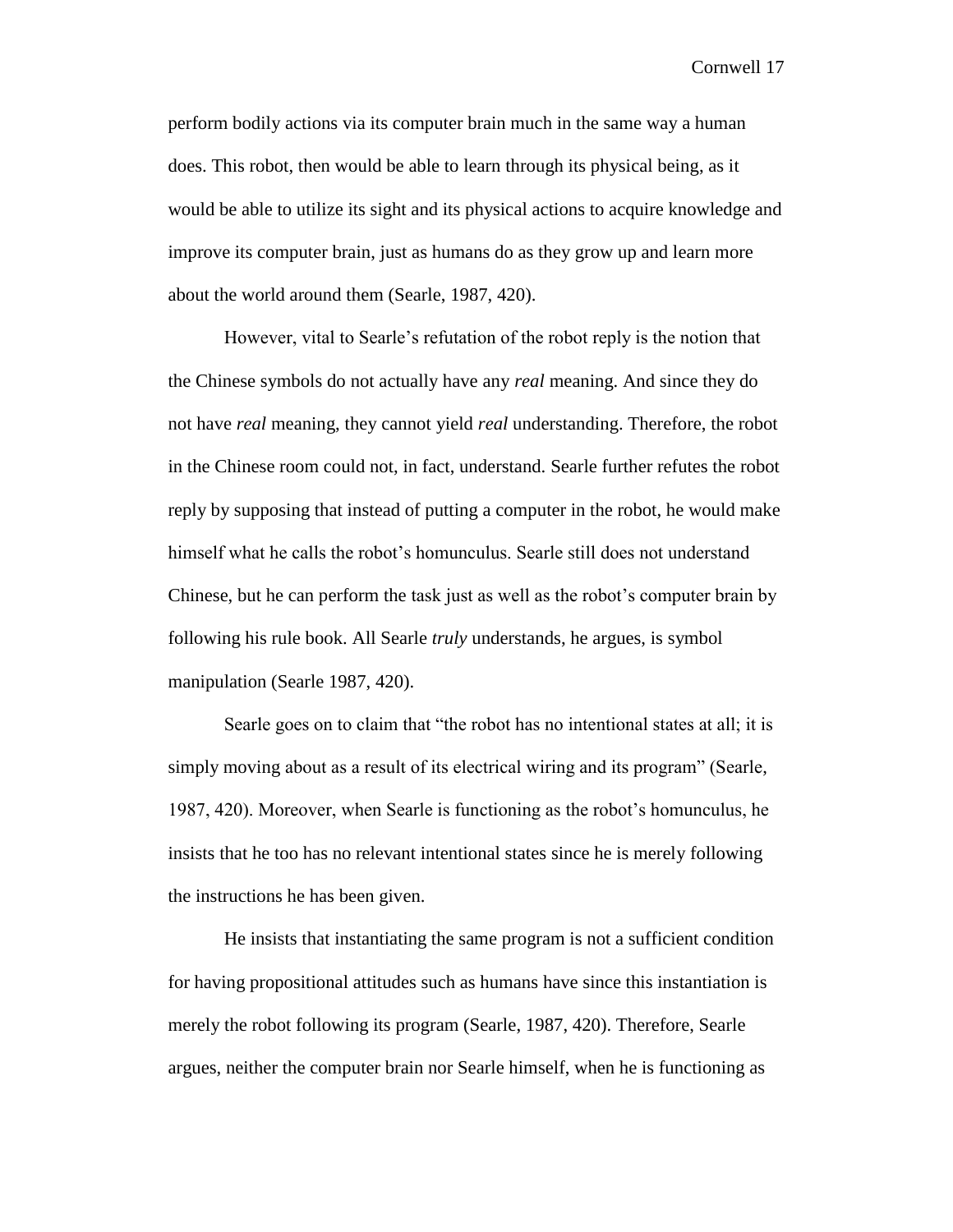the robot's homunculus, actually *understands* Chinese since they are both mere instantiations of a program and are simply following what they are have been instructed to do. Ultimately, Searle concludes that both systems (the robot and Searle himself) have no intentionality (Searle, 1987, 420).

However, in "Searle on What Only Brains Can Do," Jerry Fodor suggests that Searle's refutation of the robot reply remains unsatisfactory. Fodor argues that robots, in fact, do not merely instantiate programs, as Searle has claimed, since they are able to physically interact with their surroundings and even gain further knowledge in order to perform better by learning from these interactions through their experiences, much in the same manner that humans learn about the world as they grow up (Fodor, 1980). He notes that Searle fails to provide us with any sort of reason for believing that "biochemistry is important for intentionality and, prima facie, the idea that what counts is how the organism is connected to the world seems far more plausible" (Fodor, 1980, 431).

Fodor argues for a causal theory: that if a system (which indeed is not necessarily a human system, for it could be a machine system, an animal system, etc.) possesses *both* a program for manipulating symbols and a way of interacting with the world, then those symbols surely have meaning because they provide a function and a purpose (this is opposed to Searle's objection to the robot reply in which the Chinese symbols actually have no meaning) (Fodor, 1980). And if symbols have meaning, it follows that they have representational contents, meaning they represent an internal brain-state to the external world. Therefore, they have intentionality, since they possess both of these properties. In the case of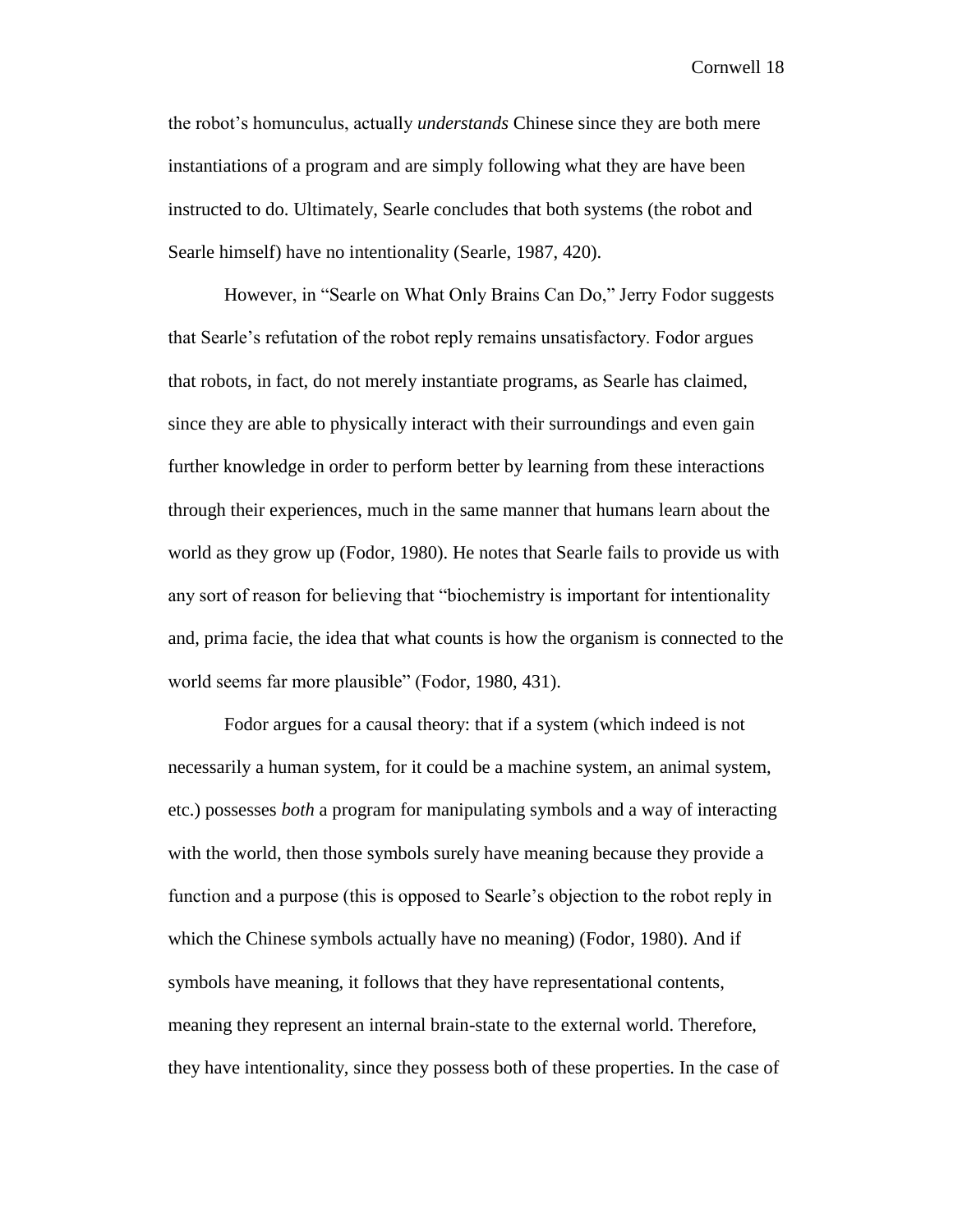Searle's refutation of the robot reply, both the computer brain and Searle himself functioning as the robot's homunculus, then, have intentionality (Fodor, 1980, 431).

Searle's refutation of the robot reply may indeed hold if we take human brains to be more complex and more extraordinary than the computers which we engineer ourselves, since that would suppose that the human brain is not simply a computer program. However, I argue that the human brain, while certainly complex, is not that special.

I agree with Fodor's argument that biology is not important for considering intentionality because a computer program may be able to possess intentional states and because human brains are not necessarily special in terms of their abilities (they may just be computer programs themselves) (Fodor, 1980). Therefore, a computer could in fact be capable of possessing propositional attitudes if it possessed "the right kind of causal relation[ship]" to the world around it, one that was capable of intentionality (Fodor, 1980, 431). I argue that perhaps we as humans are *also* "simply moving about as a result of [our] electrical wiring and [our] program" (Searle, 1980, 420). Despite the difference in the actual biological materials which make up a human brain and the manufactured materials which make up a nonhuman computer, the two systems may function very much in the same way.

Ultimately, Searle fails to adequately defend his Chinese room thought experiment since he rejects this notion that human brains could actually be operating identically to the way computers operate. Fodor asserts that as long as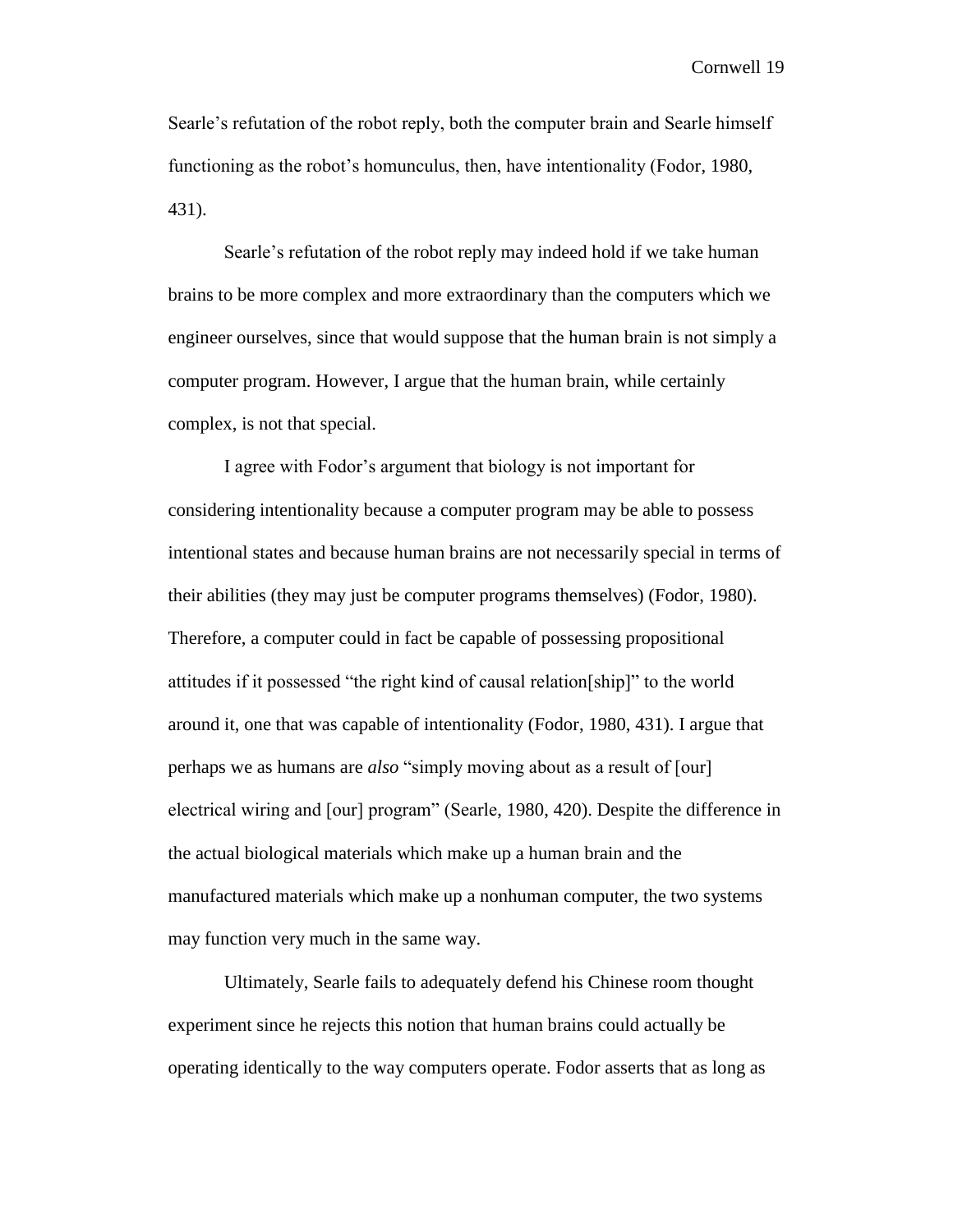the computer or machine possesses a program for manipulating symbols and a way of interacting with the world, we can conclude that it has intentionality (representational properties of internal brain-states to the outside world) (Fodor, 1980).

Furthermore, humans also have physical bodies which allow us to interact with the world around us, helping us learn as we have more and more of these interactions. Therefore, human beings also satisfy Fodor's conditions for intentionality. But it may not be our biological makeup which allows us to be deemed capable of thought and understanding, since it is not necessary that the program for manipulating symbols be biologically composed of a human brain or that the way of interacting with the world be composed of a human body. Therefore, a system need not be human to be capable of thought and understanding, and thus we may conceive of a machine which could be capable of such as well.

If a machine were to be created which was ultimately able to *fully* pass the Turing test and which *also* possessed both of Fodor's conditions for intentionality (again, there are that the system has 1. a program for manipulating symbols and 2. a way of interacting with the world) (Fodor, 1980), then I argue that we may conclude that this machine would function identically to the ways in which human beings function. Furthermore, this machine would not be merely simulating these same sorts of functions, but rather it would be *genuinely* functioning in the same way that humans do (and therefore, it could possess the possibility for being conscious, but I will address this conclusion further in Section 3). We could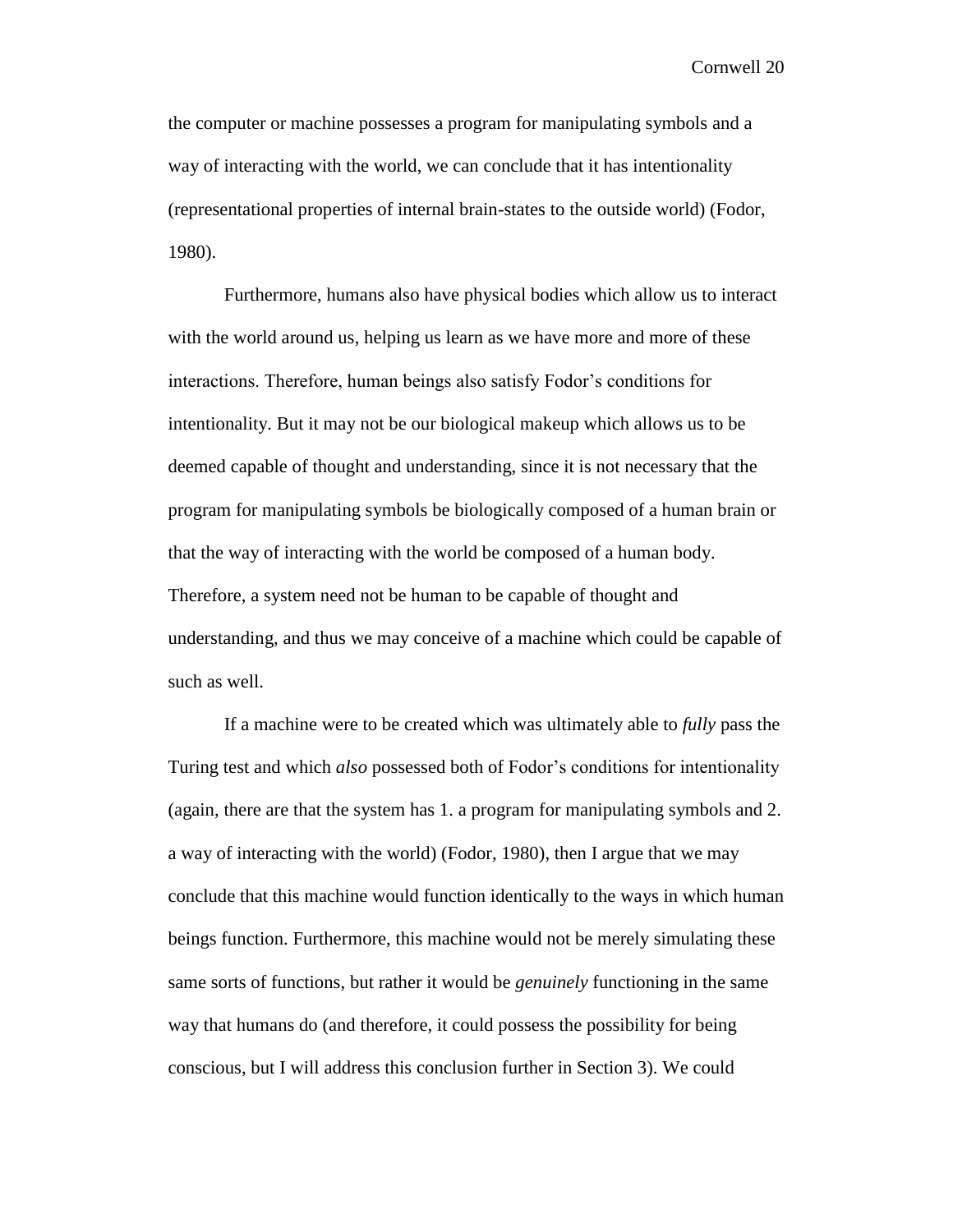conclude, then that this intelligent machine would possess propositional attitudes and intentionality. And therefore, it would ultimately be truly capable of thought and understanding.

Ultimately, a machine which could both pass the Turing test *and* possess Fodor's conditions for intentionality could be *genuinely* capable of thought and understanding since it would be both capable of intelligence and possess intentional (representational) properties. But this conclusion has important implications for considering whether or not machines which eventually (or even which hypothetically) reach this level of sophistication and complexity ought to be considered conscious beings in accordance with Global Workspace Theory. While we may conclude that these machines may be thinking and understanding and that they should be considered to be intelligent, this may not be a sufficient condition for their having consciousness, which is comprised of more than just a capacity for intelligence.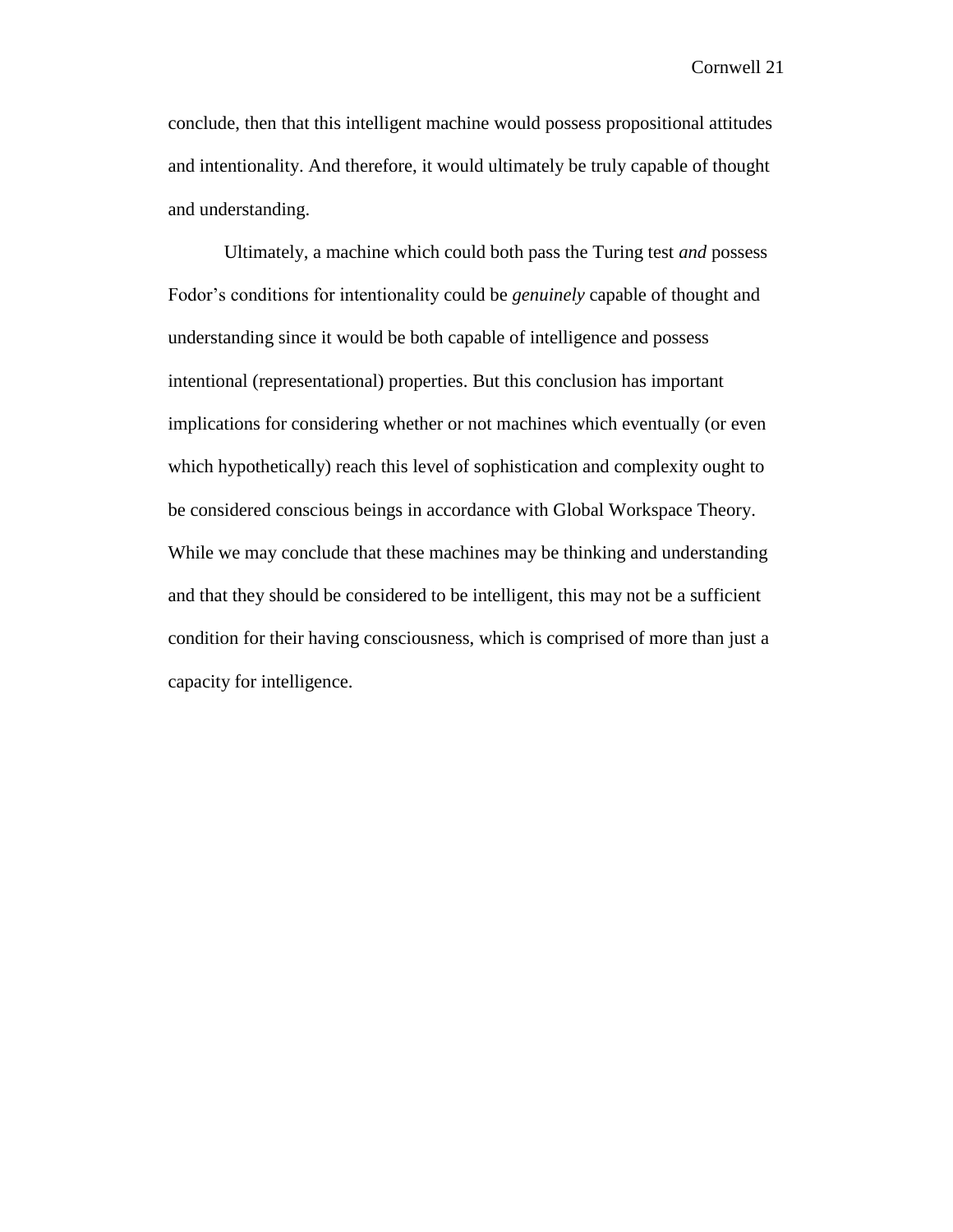#### **SECTION 3:**

#### **HUMAN BRAINS AS COMPUTATIONAL**

Now, I will expand upon the notion of the human brain possessing computational properties, which I briefly touched on in the previous section and which plays an important role in determining whether or not a machine could be capable of consciousness.

The notion that our human minds themselves can be categorized as machines is not a new one. In her book entitled *Mind as Machine: A History of Cognitive Science*, Margaret Boden proposes that the idea that we may comprehend the mind as a kind of machine is a crucial and unique feature of cognitive science (Boden, 2006). For Boden, cognitive science is not restricted to traditional definitions of "cognition" (which focus on concepts such as knowledge and reasoning. Rather, she expands the classification of "cognition" to include notions like personality, emotion, communication, sociality, and action (Boden, 2006).

If we accept Boden's notion of the mind as a machine, we may have a better way of understanding how other sorts of machines may function similarly to the human mind. While an exploration of the history cognitive science and a complete evaluation of Boden's book is beyond the scope of this thesis, Boden's suggestion lays the foundation for thinking about how a machine could think and/or be conscious.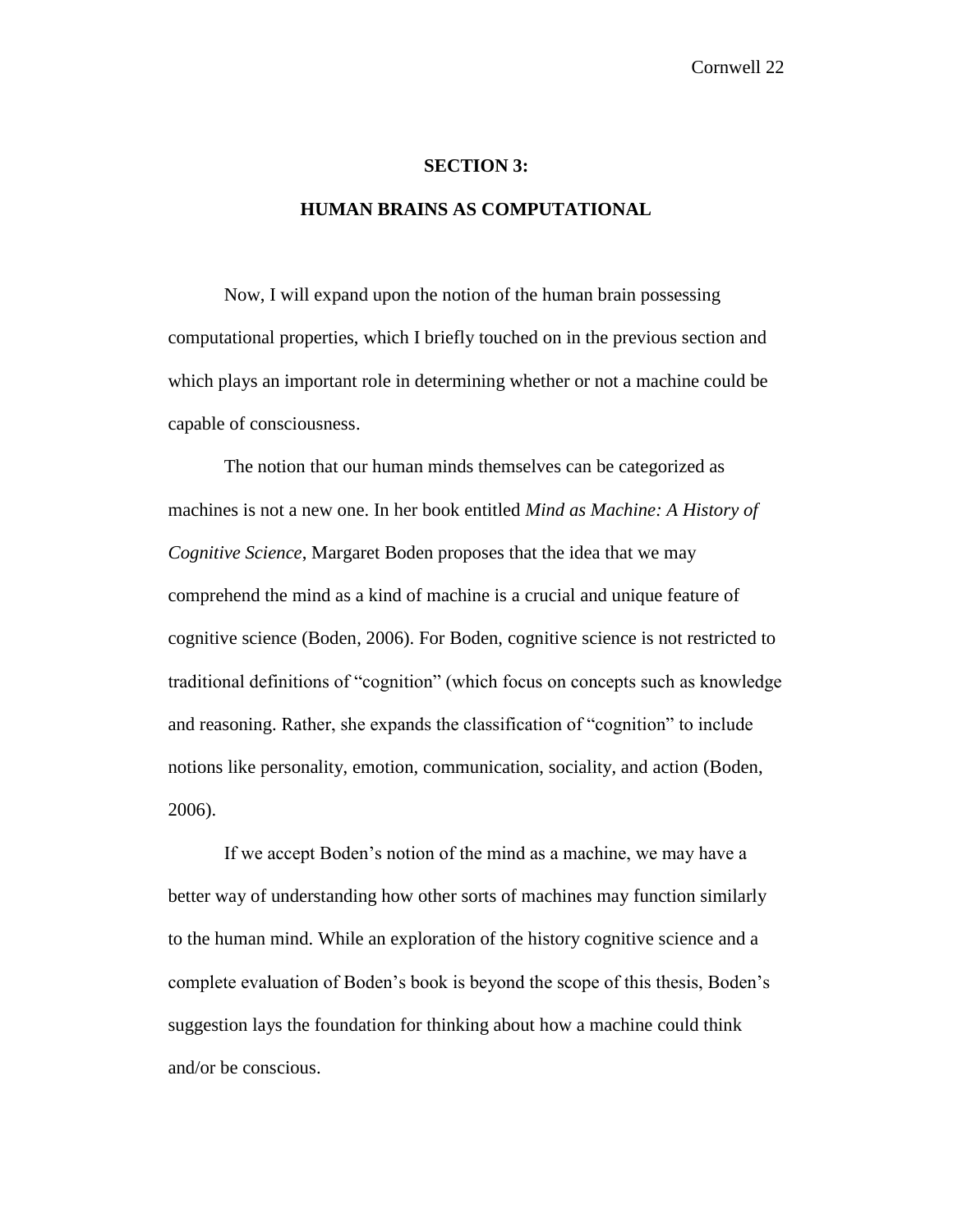While Boden's book references the human *mind* as a machine, Patricia and Paul Churchland categorize the human *brain* as "a kind of computer" in their 1990 article entitled "Could a Machine Think?" (Churchland and Churchland, 1990, 37). Although the human mind and the human brain are two distinct entities, they are both relevant to comparing human consciousness to machine consciousness. Churchland and Churchland's article touches on a similar notion to Boden's book, while further suggesting that systems which mimic the human brain may indeed generate a truly conscious machine. (Churchland and Churchland, 1990).

Furthermore, Churchland and Churchland agree with John Searle's rejection of the notion that the Turing test is a sufficient condition for conscious intelligence (Churchland and Churchland, 1990). They also note that, to some degree, their reasons for rejecting this notion are similar to those of Searle: both agree that the means by which the input-output function is realized is imperative. In their words, both Churchland and Churchland and Searle think that "it is important that the right sorts of things be going on inside the artificial machine" (Churchland and Churchland, 1990, 37).

However, while Searle's argument stems from commonsensical instincts regarding whether or not semantic content is present, Churchland and Churchland ground their argument "on the specific behavioral failures of the classical SM machines and on the specific virtues of machines with a more brainlike architecture" and ultimately conclude that the brain "need not be the only physical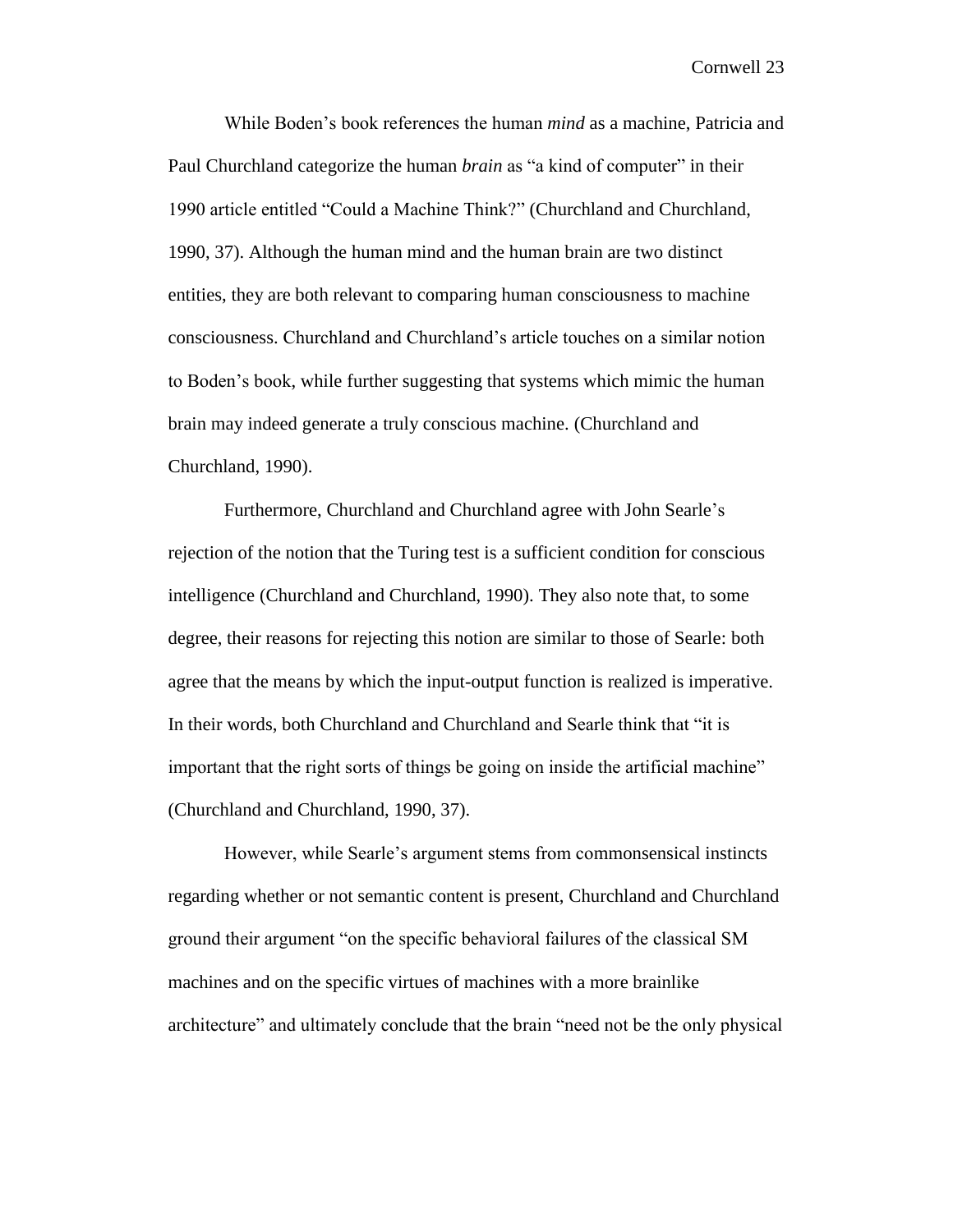system capable of [making systematic use of computational advantages which the brain does]" (Churchland and Churchland, 1990, 37).

Ultimately, I agree with Churchland and Churchland's conclusion that a system which mimics a human brain (if we accept the human to be conscious) could potentially possess consciousness itself. As I have asserted before, we have no reason to believe that the human brain is special in its abilities. Thus, given these arguments, an AI which theoretically does not possess the same biological components as a human brain but which parallels the same sort of system could be a persuasive prospect for machine consciousness (again, with consciousness being defined via Global Workspace Theory).

Finally, I will conclude by introducing a final paper by Bernard Baars and Stan Franklin entitled "Consciousness is Computational: The LIDA Model of Global Workspace Theory." I have chosen to end with this paper because it proposes a viable application of Global Workspace Theory to the possibility of machine consciousness.

Baars and Franklin begin with the notion that any understanding of machine consciousness will be contingent on an understanding of human consciousness. For this purpose, they rely on Global Workspace Theory, given its consideration of the differing conscious and unconscious aspects of human cognition and its accounting for the correspondence of the vastly unconscious processing of the human brain and the fleeting capacity for conscious stream of thought (Baars and Franklin, 2009).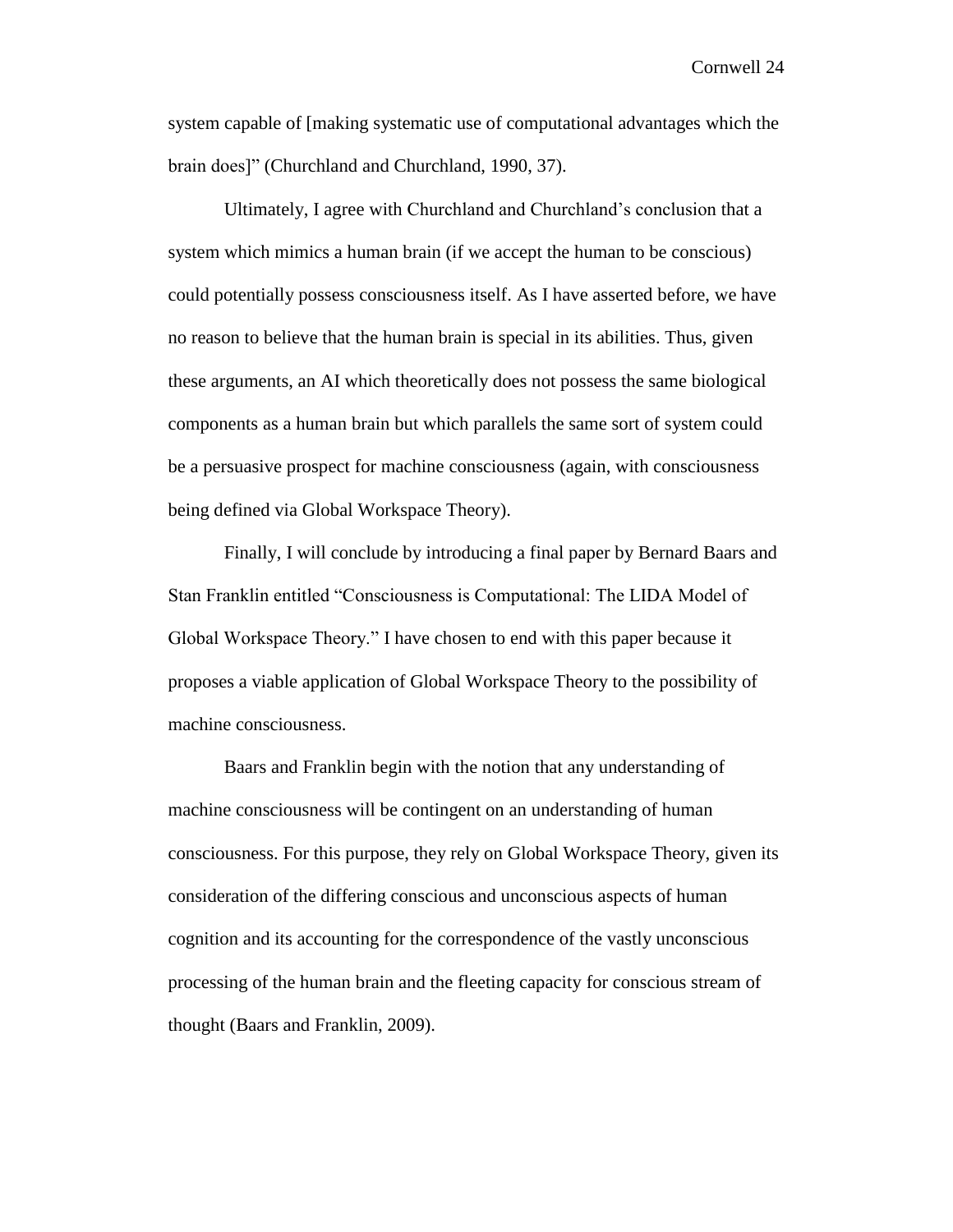The LIDA model, principally based on Global Workspace Theory, is "a comprehensive, conceptual and computational model covering a large portion of human cognition" (Baars and Franklin, 2009, 3). However, the model, grounded in its cognitive cycle, can be applied to "every autonomous agent, be it human, animal, or artificial" (Baars and Franklin, 2009, 3)

A further explanation of the LIDA model can be found in "Consciousness is Computational: The LIDA Model of Global Workspace Theory," Baars and Franklin, 2009, Section 3. A figure of the LIDA cognitive cycle can be found below (Baars and Franklin, 2009, Figure 1):



Baars and Franklin ultimately propose, as many others (including myself) have, that the human brain functions much in the same way that a computer does. Their claim, though, is evidenced by the LIDA cognitive cycle. They conclude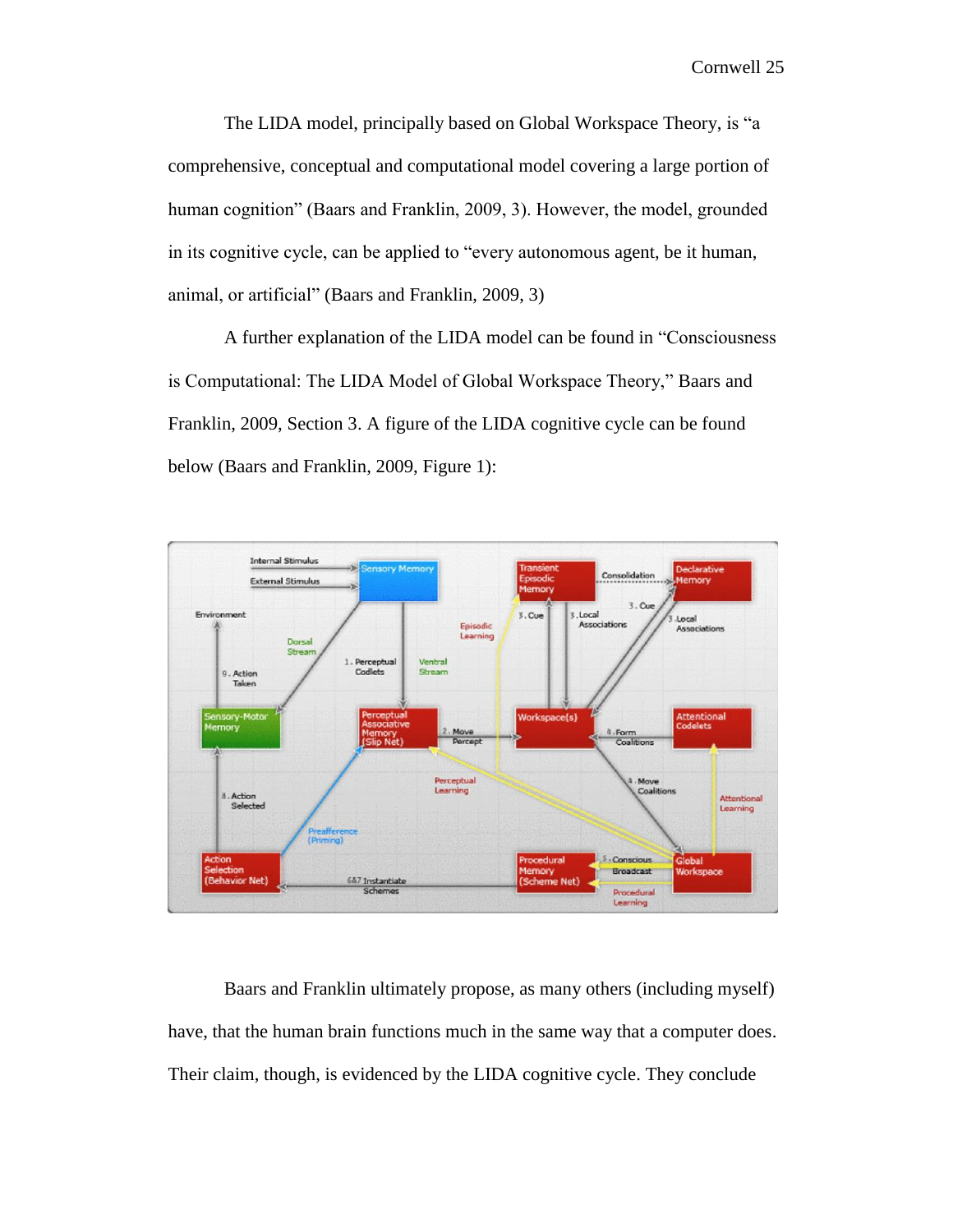that "the conscious (and well as the non-conscious) aspects of human thinking, planning and perception and produced by adaptive, biological algorithms" (Baars and Franklin, 2009, 9). In other words, in humans, functions such as thinking, planning, and perception are merely complex collections of processes. These processes make up a sort of computational program itself.

Given this, Baars and Franklin also suggest that "machine consciousness may be produced by similar adaptive algorithms running on the machine" (Baars and Franklin, 2009, 9). That is to say, if a machine's algorithms were to mimic those of a human brain, we would have reason to believe that a machine could be conscious as well.

Given Boden's broader classification of "cognition," Churchland and Churchland's conclusion that a system parallel to that of the human mind could conceivably conscious, and Baars and Franklin's notion that algorithms of human consciousness could be mimicked to produce machine consciousness, I conclude that human brains, minds, cognition, and overall consciousness are merely programs themselves. And thus, a machine could potentially mimic these systems in order to reach the same sort of consciousness as defined by Global Workspace Theory.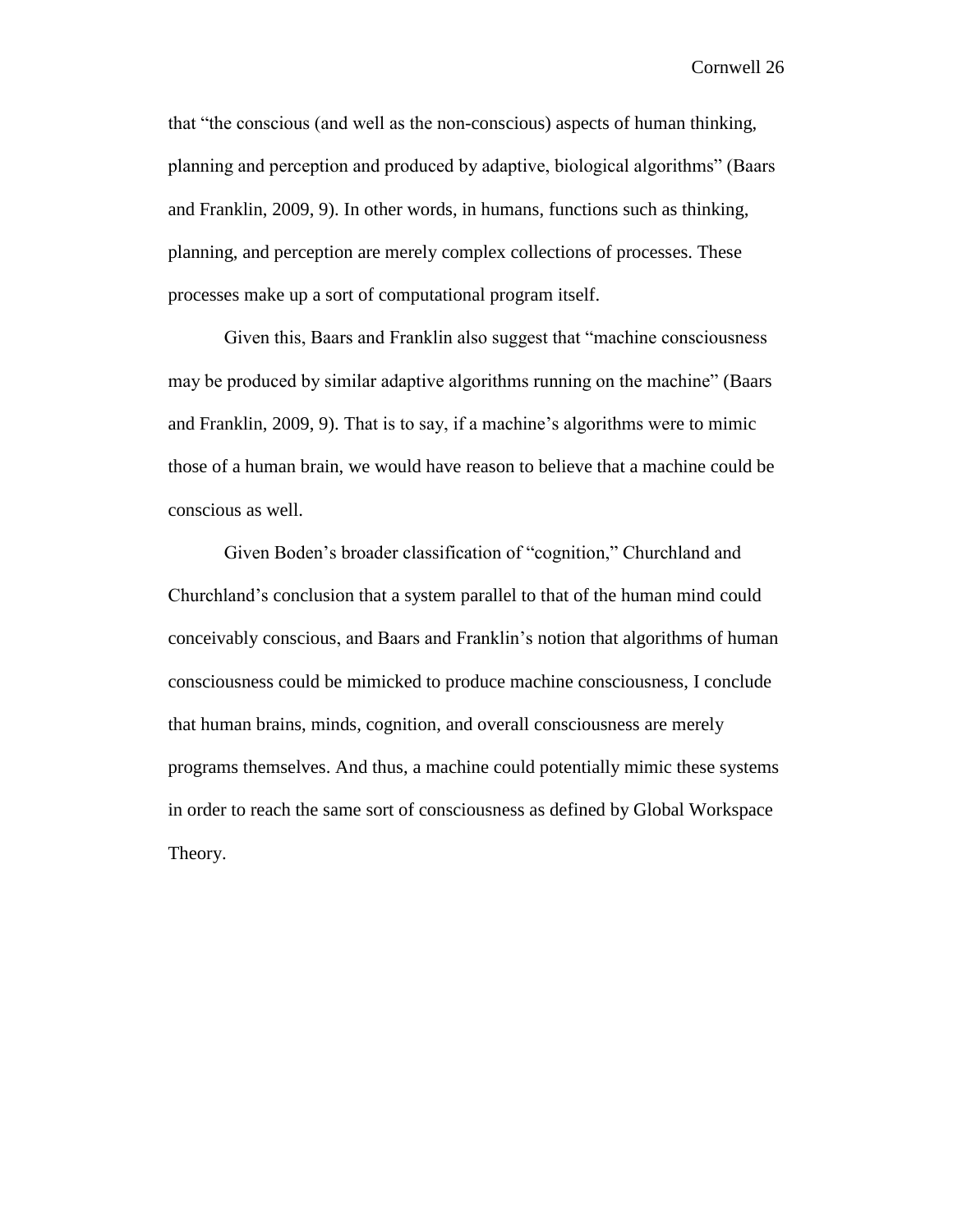#### **CONCLUSION**

This thesis pursued the following question: "could a machine be capable of consciousness?" In Section 1, I offered a presumed definition of consciousness for the purpose of my argument, utilizing Bernard Baars' Global Workspace Theory. In Section 2, I discussed several considerations of machine intelligence and contemplated if they would be sufficient for categorizing a machine as conscious. Finally, in Section 3, I turned to the idea that the human brain may function as a computational system itself and concluded that given this idea, it is possible that non-human systems may achieve consciousness if they were to mimic human systems which give way to consciousness (at least insofar as these systems and consciousness itself are defined by Global Workspace Theory). Considering this, I conclude that the answer to my proposed question is yes, a machine could indeed be capable of consciousness.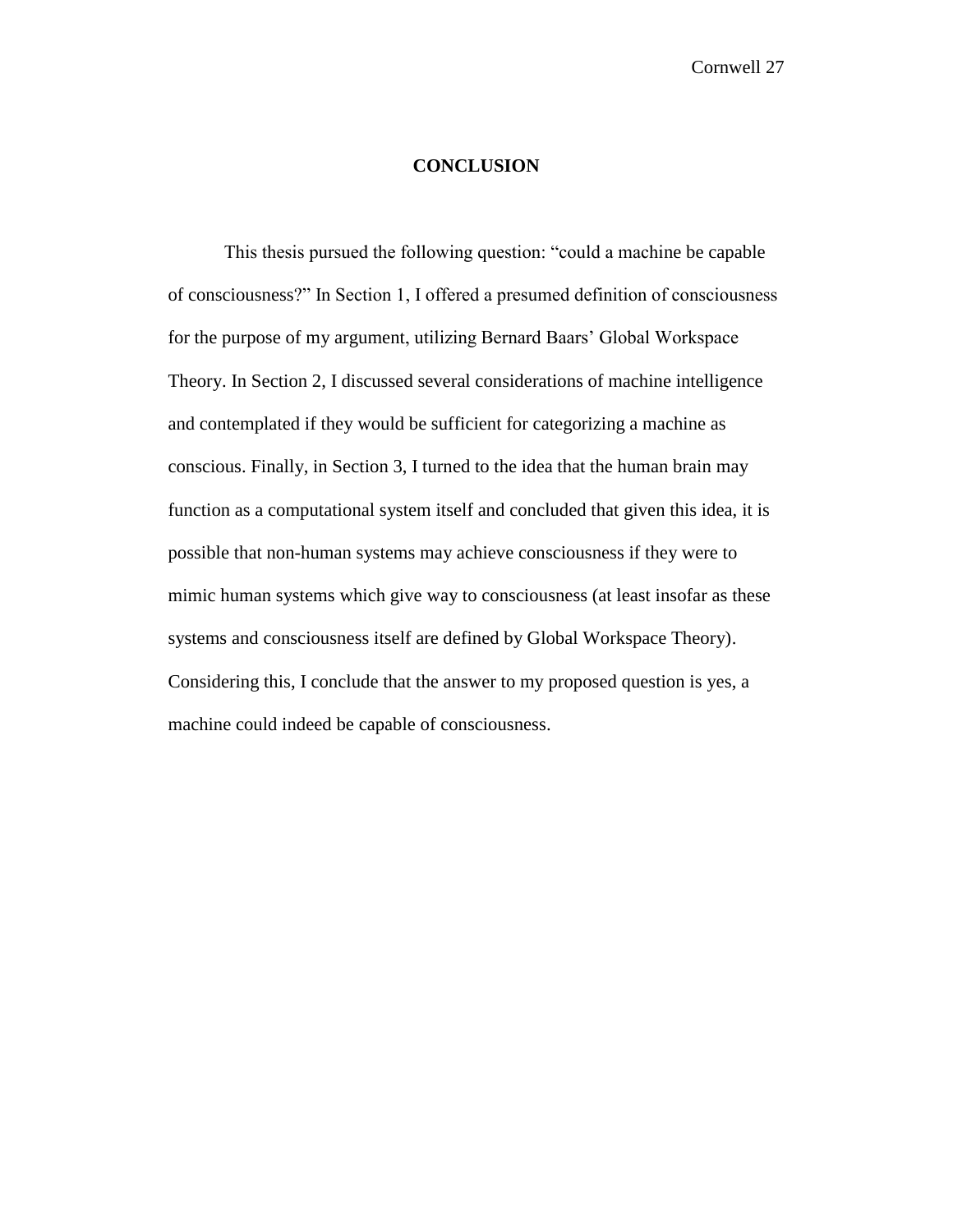#### **WORKS CITED**

- Baars, Bernard J. *A Cognitive Theory of Consciousness.* Cambridge University Press, Cambridge, 1988.
- Baars, Bernard J. "Evidence that Phenomenal Consciousness is the Same as Access Consciousness." *Behavioral and Brain Sciences*, vol. 18, no. 2, 1995, pp. 249, [http://www.nyu.edu/gsas/dept/philo/faculty/block/papers/1995\\_Function](http://www.nyu.edu/gsas/dept/philo/faculty/block/papers/1995_Function.pdf) [.pdf.](http://www.nyu.edu/gsas/dept/philo/faculty/block/papers/1995_Function.pdf)
- Baars, Bernard J., and Stan Franklin. "Consciousness is Computational: The LIDA Model of Global Workspace theory." *International Journal of Machine Consciousness*, 2009, [https://pdfs.semanticscholar.org/0162/9fcc96dd70002569a1d17ec3f13](https://pdfs.semanticscholar.org/0162/9fcc96dd70002569a1d17ec3f13348323680.pdf) [348323680.pdf.](https://pdfs.semanticscholar.org/0162/9fcc96dd70002569a1d17ec3f13348323680.pdf)
- Blackmore, Susan. "There is no Stream of Consciousness." *Journal of Consciousness Studies*, vol. 9, no. 5, 2002, pp. 17- 28, [https://www.susanblackmore.uk/articles/there-is-no-stream-of](https://www.susanblackmore.uk/articles/there-is-no-stream-of-consciousness/)[consciousness/.](https://www.susanblackmore.uk/articles/there-is-no-stream-of-consciousness/)
- Block, Ned. "On a Confusion about a Function of Consciousness." *Behavioral and Brain Sciences*, vol. 18, no. 2, 1995, pp. 227–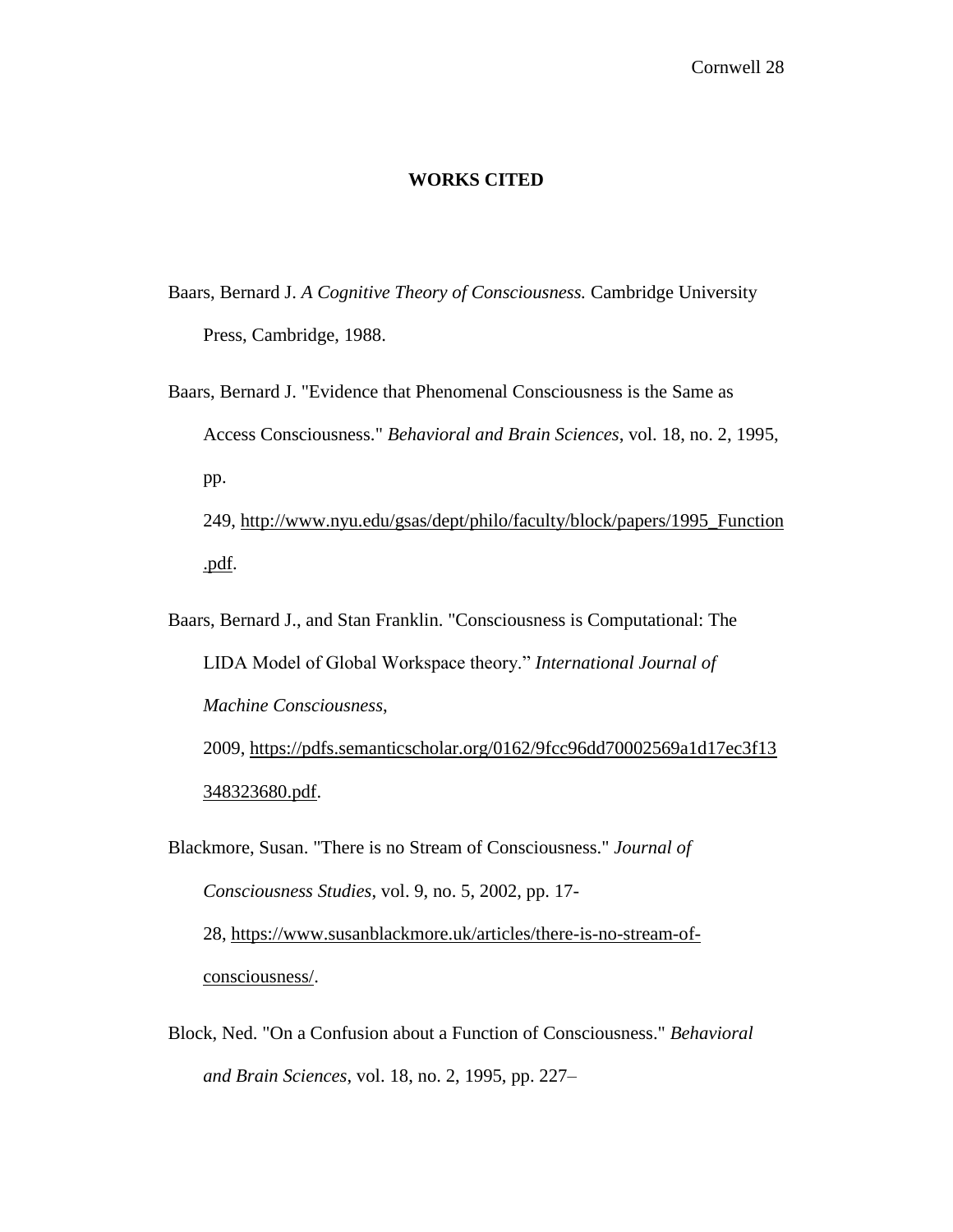247, [http://www.nyu.edu/gsas/dept/philo/faculty/block/papers/1995\\_Function](http://www.nyu.edu/gsas/dept/philo/faculty/block/papers/1995_Function.pdf) [.pdf.](http://www.nyu.edu/gsas/dept/philo/faculty/block/papers/1995_Function.pdf)

Boden, Margaret. *Mind as Machine: A History of Cognitive Science.* Oxford University Press, 2006.

Churchland, Patricia, and Churchland, Paul. "Could a Machine Think?" *Scientific American*, 1990, pp. 32-

27, [https://www.scientificamerican.com/index.cfm/\\_api/render/file/?method=](https://www.scientificamerican.com/index.cfm/_api/render/file/?method=inline&fileID=9DDB5D39-D5BC-4460-845FDB846BA6FCA8) [inline&fileID=9DDB5D39-D5BC-4460-845FDB846BA6FCA8.](https://www.scientificamerican.com/index.cfm/_api/render/file/?method=inline&fileID=9DDB5D39-D5BC-4460-845FDB846BA6FCA8)

Fodor, Jerry A. "Searle on what Only Brains can Do." *Behavioral and Brain Sciences*, vol. 3, no. 3, 1980, pp. 431. [https://www-cambridge](https://www-cambridge-org.ccl.idm.oclc.org/core/journals/behavioral-and-brain-sciences/article/searle-on-what-only-brains-can-do/B5DE896E6DBB9CB8879D4E8B231D9312)[org.ccl.idm.oclc.org/core/journals/behavioral-and-brain](https://www-cambridge-org.ccl.idm.oclc.org/core/journals/behavioral-and-brain-sciences/article/searle-on-what-only-brains-can-do/B5DE896E6DBB9CB8879D4E8B231D9312)[sciences/article/searle-on-what-only-brains-can-](https://www-cambridge-org.ccl.idm.oclc.org/core/journals/behavioral-and-brain-sciences/article/searle-on-what-only-brains-can-do/B5DE896E6DBB9CB8879D4E8B231D9312)

[do/B5DE896E6DBB9CB8879D4E8B231D9312.](https://www-cambridge-org.ccl.idm.oclc.org/core/journals/behavioral-and-brain-sciences/article/searle-on-what-only-brains-can-do/B5DE896E6DBB9CB8879D4E8B231D9312)

French, Robert M. "Subcognition and the Limits of the Turing Test." *Mind: A Quarterly Review of Philosophy*, vol. 99, no. 393, 1990, pp. 53- 65, [http://search.ebscohost.com/login.aspx?direct=true&db=phl&AN=PHL1](http://search.ebscohost.com/login.aspx?direct=true&db=phl&AN=PHL1778875&site=ehost-live&scope=site) [778875&site=ehost-live&scope=site.](http://search.ebscohost.com/login.aspx?direct=true&db=phl&AN=PHL1778875&site=ehost-live&scope=site)

Searle, John R. "Minds, Brains and Programs." St Martin's Press, New York, 1987. https://www.cambridge.org/core/journals/behavioral-and-brainsciences/article/minds-brains-and-

programs/DC644B47A4299C637C89772FACC2706A.